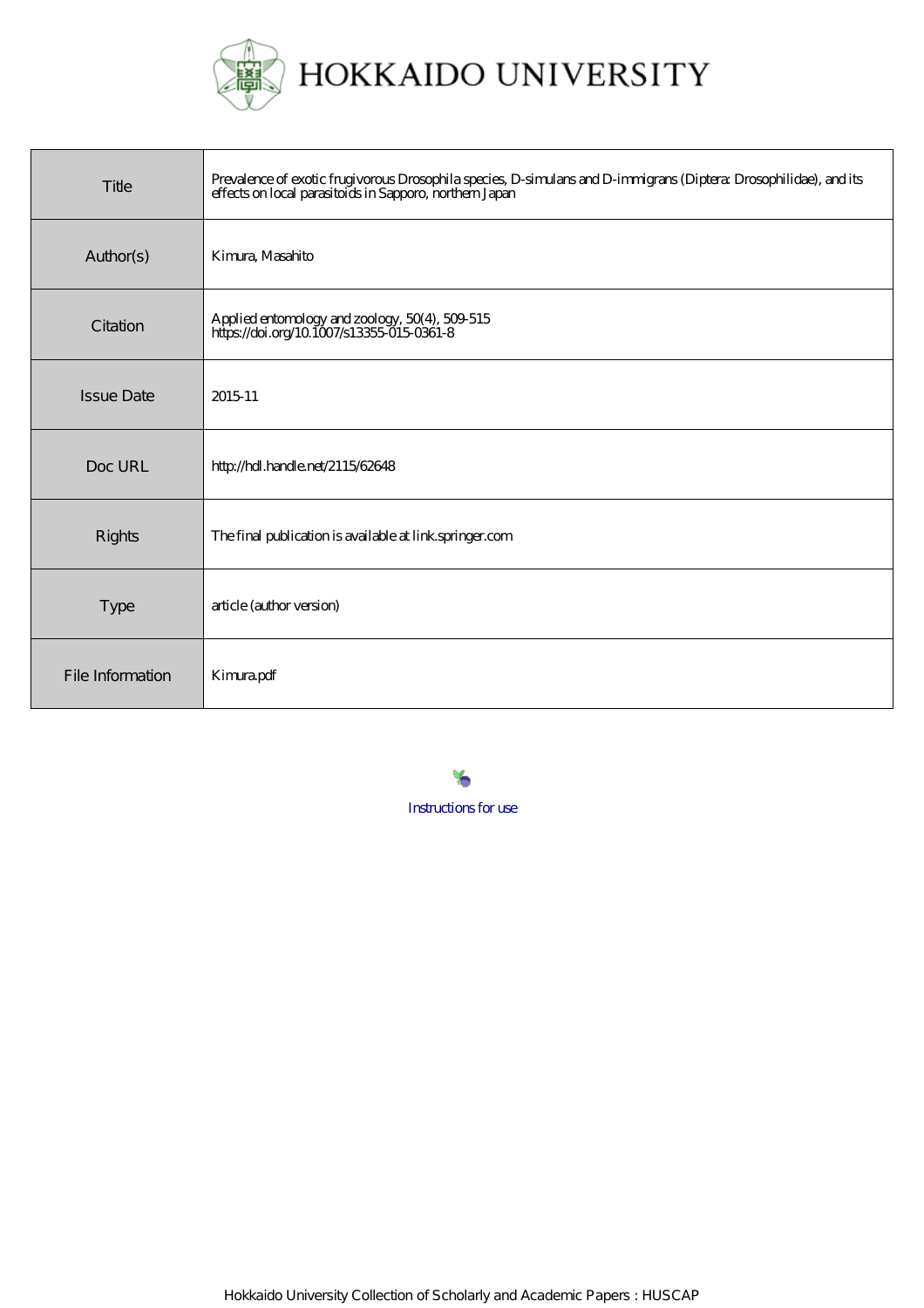**Masahito T. Kimura**

# **Prevalence of exotic frugivorous** *Drosophila* **species (Diptera: Drosophilidae) and its effects on local parasitoids in Sapporo, northern Japan**

Graduate School of Environmental Earth Science, Hokkaido University, Sapporo, Hokkaido 060-0810, Japan

Correspondence: Masahito T. Kimura, E-mail: [mtk@ees.hokudai.ac.jp,](mailto:mtk@ees.hokudai.ac.jp) Tel: +81-11-706-2236, Fax: +81-11-706-2225

Running title: Prevalence and parasitism of exotic *Drosophila*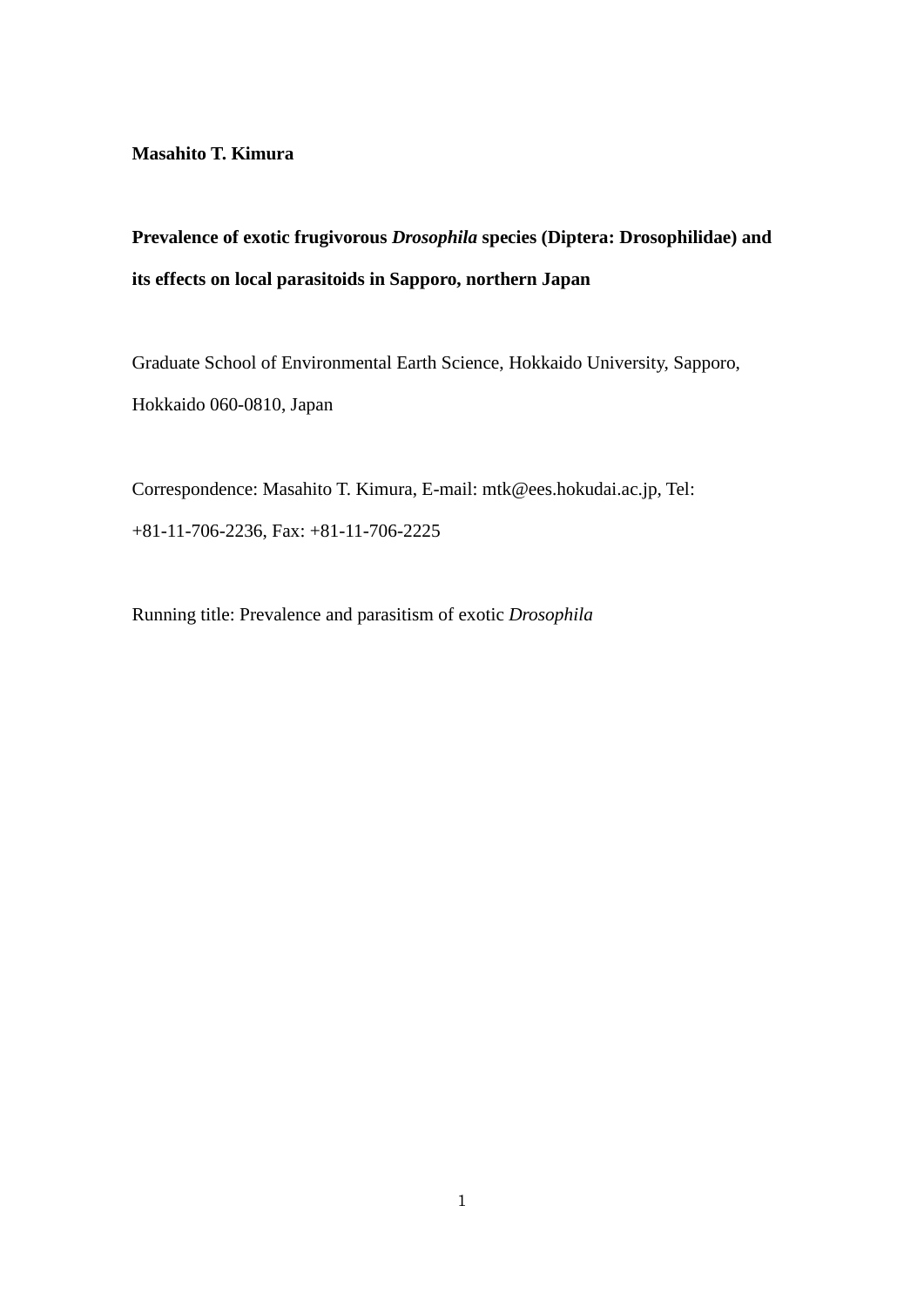**Abstract** The prevalence of exotic species has various effects on native biological communities, e.g. the diversity and relative abundance of preys, predators or competitors. Here, I investigated associations of native and exotic frugivorous *Drosophila* species with local parasitoids in Sapporo, northern Japan, to understand the influence of exotic species on a local *Drosophila*-parasitoid community. Two exotic species, *D. simulans* and *D. immigrans*, comprised approximately 90% of *Drosophila* individuals that emerged from banana-baits, and two native species, *D. auraria* and *D. biauraria*, comprised approximately 9%. Seven larval parasitoid species were recorded from *Drosophila* larvae occurring in banana-baits, and six of them were examined for host use by laboratory experiments. Either or both of the two native *Drosophila* species were favorable hosts for four of the six larval parasitoids. Two other parasitoids seemed to use herbage- or fungus-feeding *Drosophila* species as major hosts. *D. simulans* was a favorable host at least for four larval parasitoids, but *D. immigrans* was not favorable for most of the larval parasitoids. Nevertheless, more than one third of parasitoid individuals emerged from *D. immigrans* in the field study, probably because of its extreme abundance. Thus, exotic species are assumed to affect the abundance and distributions of native parasitoid species. On the other hand, it is not certain whether the parasitoid species mediate the effects of exotic *Drosophila* species on native *Drosophila* species, because the parasitism rate was usually low.

**Keywords** Abundance – exotic *Drosophila* – habitats – parasitoid – host interaction.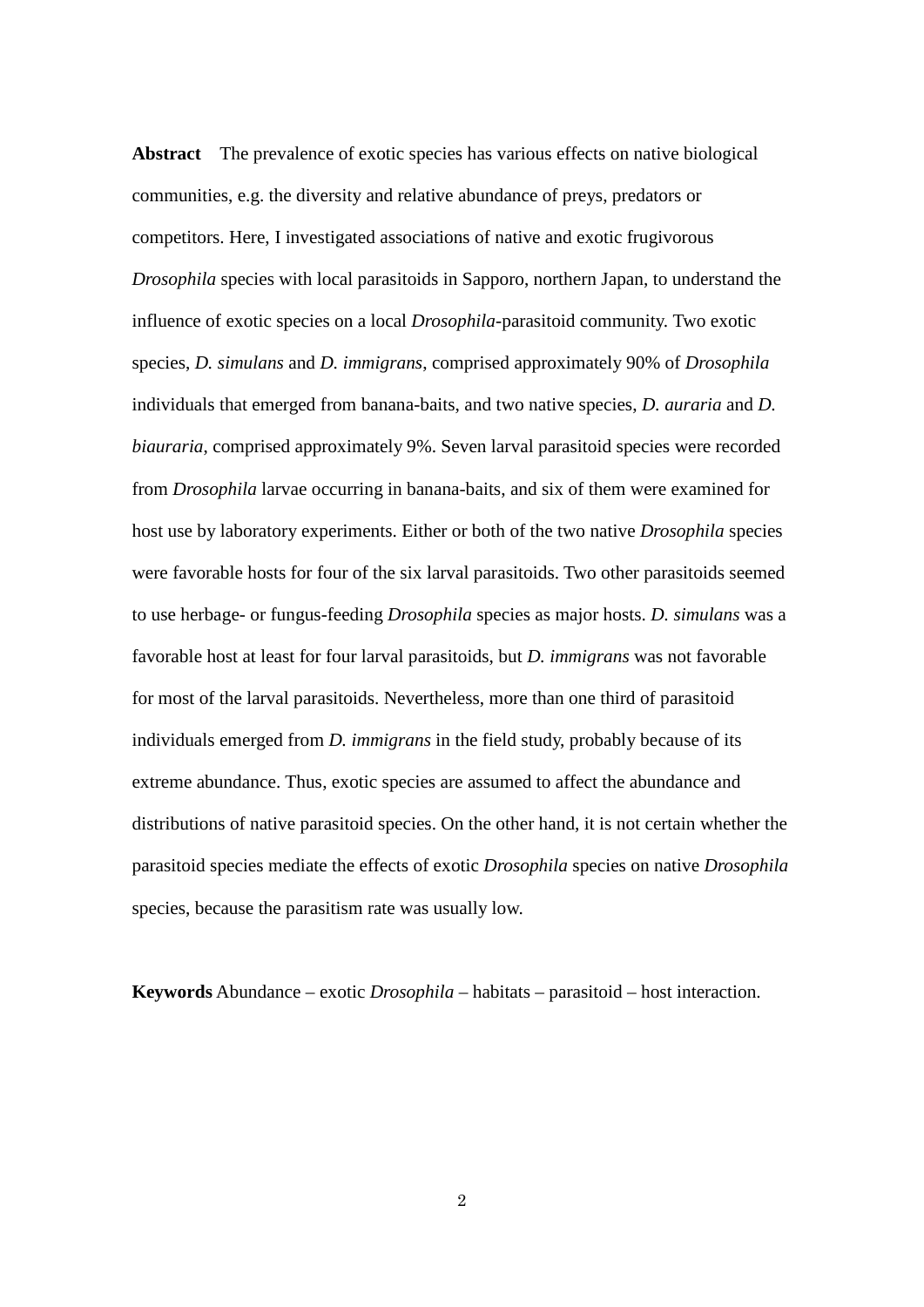### **Introduction**

The prevalence of exotic species could affect the diversity and abundance of native preys, predators or competitors and cause degradation of biodiversity and ecosystem functions (Collard 1996). Various factors could cause the population increase or explosion of exotic species, and the lack of effective local enemies is considered as one of important factors (Vincent et al. 2007). However, exotic species are not always free from enemies, but most of them are more or less attacked by local predators and parasitoids. In general, parasitoids are believed to be less effective enemies of exotic species than predators, because parasitoid's host range is narrower than predator's prey range. Nevertheless, exotic insects are frequently attacked by native parasitoids. In *Drosophila*, for example, the two cosmopolitan domestic species *D. melanogaster* Meigen and *D. simulans* Sturtevant are attacked by local parasitoid species, e.g., *Leptopilina heterotoma* (Thomson) and *Asobara tabida* Nees von Esenbeck in Europe and *A. japonica* Belokovylskij in Japan (Allemand et al*.* 1999; Fleury et al. 2004; Mitsui et al. 2007; Ideo et al. 2008; Mitsui and Kimura 2010). Thus, colonization of exotic species may cause the change of host use in local parasitoids, and further affect the abundance of native host species by a mechanism called "apparent competition" where parasitoids or predators play a mediating role.

This study investigates the abundance and habitat selection frugivorous *Drosophila* species and their parasitoids in Sapporo (northern Japan) where the two exotic species *D. simulans* and *D. immigrans* Sturtevant are abundant (Mitsui et al. 2007), and further examines the parasitoid's host ranges by laboratory experiments, to understand how exotic *Drosophila* species affect native *Drosophila* and parasitoid species. *Drosophila* and their parasitoids have been used as model systems in many

3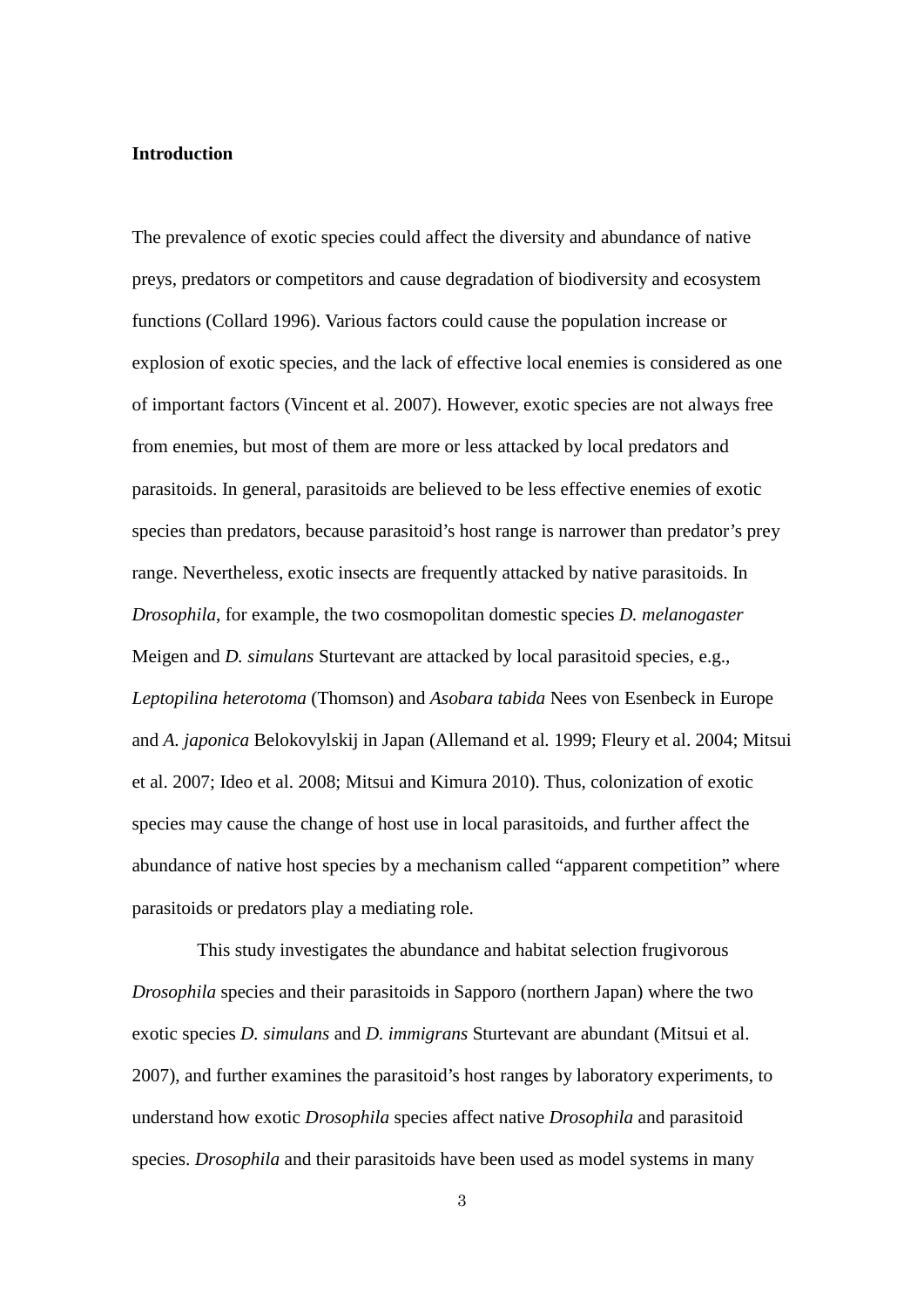studies of coevolution (Fleury et al. 2009; Kraaijeveld and Godfray 2009; Dupas et al. 2009). Particularly, the exotic species *D. melanogaster* has been a major target of these studies. However, little is understood on the effects of exotic host species on local *Drosophila*-parasitoid communities.

#### **Materials and methods**

#### Field survey

Collections were conducted from July 6 to September 21 in 2012 in a domestic area (around houses in the central area of city), a grove area in Botanical Garden located in the center of city, and a forest area located about 4 km southwest of Botanical Garden in Sapporo, northern Japan. Three traps baited with banana (30 g) were placed in each environment, and banana in the traps was collected after a week. At that time, fresh banana was placed in each trap. Collected banana was brought to the laboratory and placed in plastic boxes with clothes. When drosophilid larvae in banana pupariated, they were collected, identified to species and then placed on wet paper in Petri dishes. When flies or parasitoids emerged from these puparia, they were collected and identified to species.

#### Laboratory experiments

Laboratory populations were established for the following drosophilid and parasitoid species with several females collected in and near Sapporo, *Drosophila simulans*, *D. auraria* Peng, *D. biauraria* Bock & Wheeler, *D. bifasciata* Pomini, *D. immigrans*, *D.*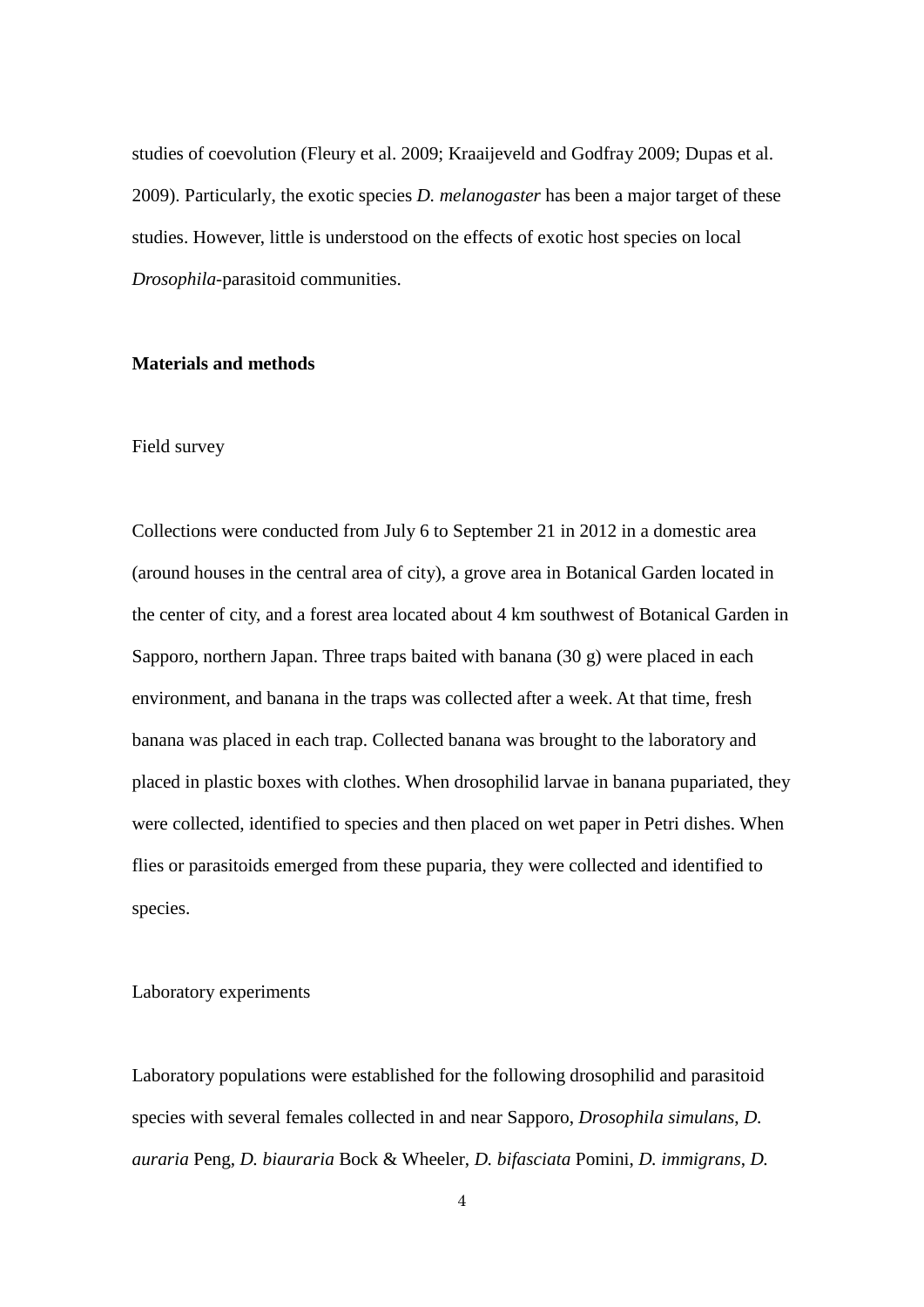*nigromaculata* Okada and *D. orientacea* Grimaldi, James & Jaenike, *Asobara japonica*, *A. rossica* Belokobylskij, *A. rufescens* Förster, *Leptopilina heterotoma*, *L. longipes* (Hartig) and *L. japonica* Novković & Kimura. Among these *Drosophila* species, *D. simulans* and *D. immigrans* are exotic, while the others are native. Among the native species, *D. auraria* and *D. biauraria* mainly exploit fermenting fruits, *D. bifasciata* is basically a tree-sap feeder but sometimes exploits fruits, *D. nigromaculata* is a generalist using fermenting fruits, decayed herbaceous plants and mushrooms, and *D. orientacea* is fungivorous (Kimura et al. 1977). The *Drosophila* populations were maintained with Drosophila medium (ingredients: 50 g cornmeal, 50 g wheat germ, 50 g sugar, 40 g dry yeast, 10 g agar and 5 mL propionic acid in 1 L water). All of the parasitoid species are native. The laboratory population of *A. japonica* was maintained with *D. lutescens* as host, those of *A. rossica* and *A. rufescens* with *D. auraria*, and those of the three *Leptopilina* species with *D. simulans*. Parasitism experiments were done within three months after the collection of the laboratory populations except the *L. japonica* population that was used approximately four years after the collection. Parasitoids used in experiments were 3-6 days old, mated, fed on Drosophila medium and given experience on patches of hosts. Maintenance of the populations and experiments were carried out under 15 h light:9 h dark at 23 °C.

*Host suitability*. Host suitability for parasitoid development was determined as follows. Approximately 50 two-day-old larvae of each drosophilid species and several (2-5) females of each parasitoid species were placed in a Petri dish (3 cm in diameter) containing a small amount of Drosophila medium, and parasitoid females were monitored for oviposition under a stereoscopic microscope. Characteristic oviposition behavior such as full extension of the ovipositor after contact with the host and longer insertions of the ovipositor into larvae  $(>10 s)$  were taken as indicators of

5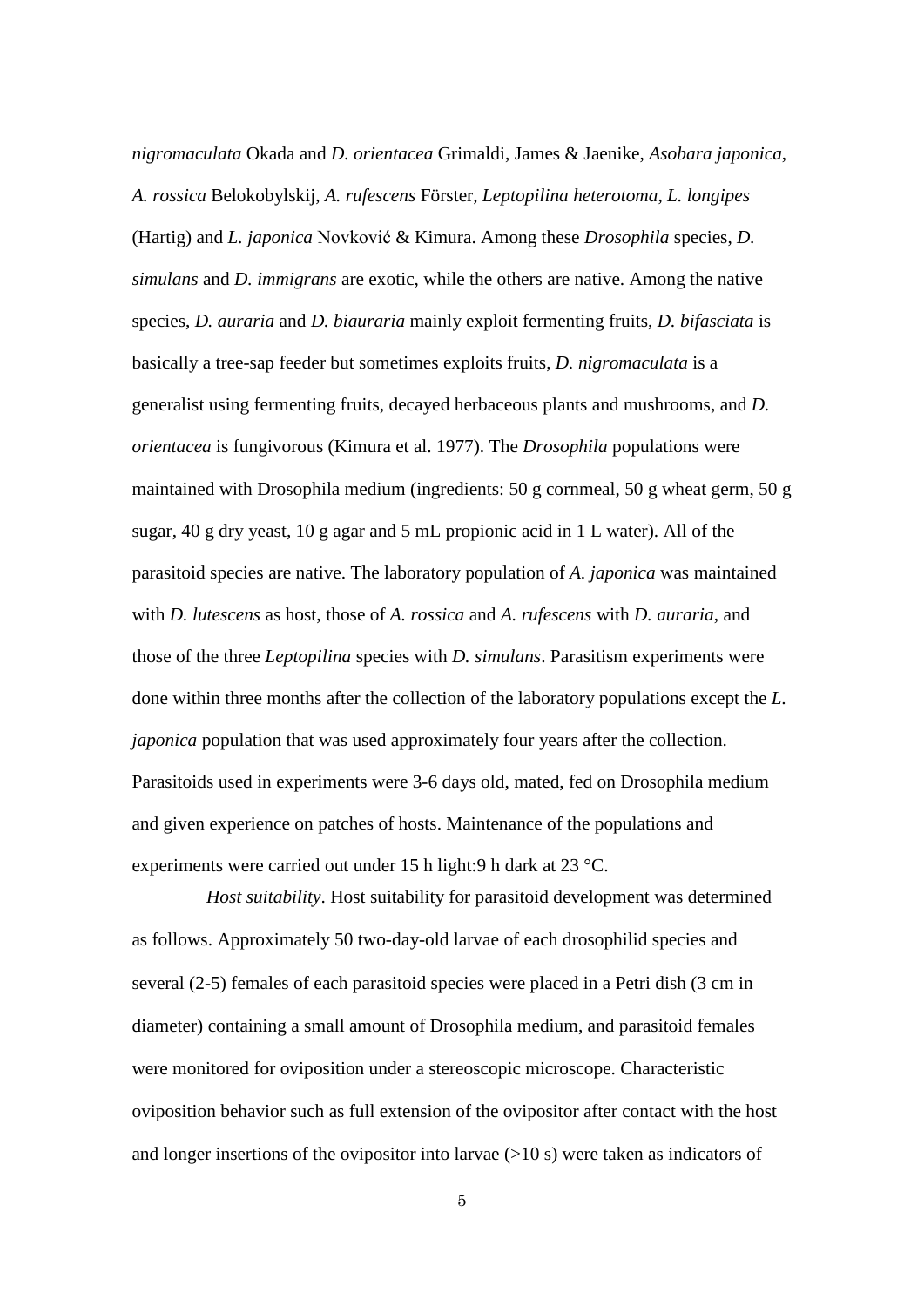successful oviposition (Vet and Bakker 1985; van Lenteren et al. 1998; Dubuffet et al. 2006). When oviposition was confirmed, parasitized fly larvae were transferred into vials containing Drosophila medium. The vials were later checked for the emergence of flies and/or parasitoids. Approximately 30 parasitized larvae were obtained per fly species. In some cases, no or only few parasitized larvae were obtained due to the lack or low rates of oviposition. In such case, the oviposition test was conducted to ascertain the host acceptance of parasitoids for oviposition. Approximately 30 second instar larvae of each drosophilid species and five females of each parasitoid species were placed in a Petri dish containing a small amount of Drosophila medium for 4 hours. After removal of parasitoids, fly larvae were dissected under a stereoscopic microscope and checked for the presence/absence of parasitoid eggs. The oviposition rate was calculated as the number of parasitized larvae per total number of larvae checked.

In *L. longipes*, it was difficult to determine whether females oviposit or not, because they took only few seconds for oviposition and show no obvious sign. In this species, therefore, the parasitism capacity was examined as follows. Approximately 25 *L. longipes* females were placed in a vial (100 ml in volume) containing Drosophila medium and 100-300 two-day-old larvae of a drosophilid species for two days. When parasitoids and/or flies emerged from the vial, they were counted. One to three replicates were used.

## **Statistics**

The rate of successful parasitism (i.e. number of parasitoid emergence/(number of host larvae parasitized) in the parasitism experiments was compared by  $\chi^2$  test using Jmp ver.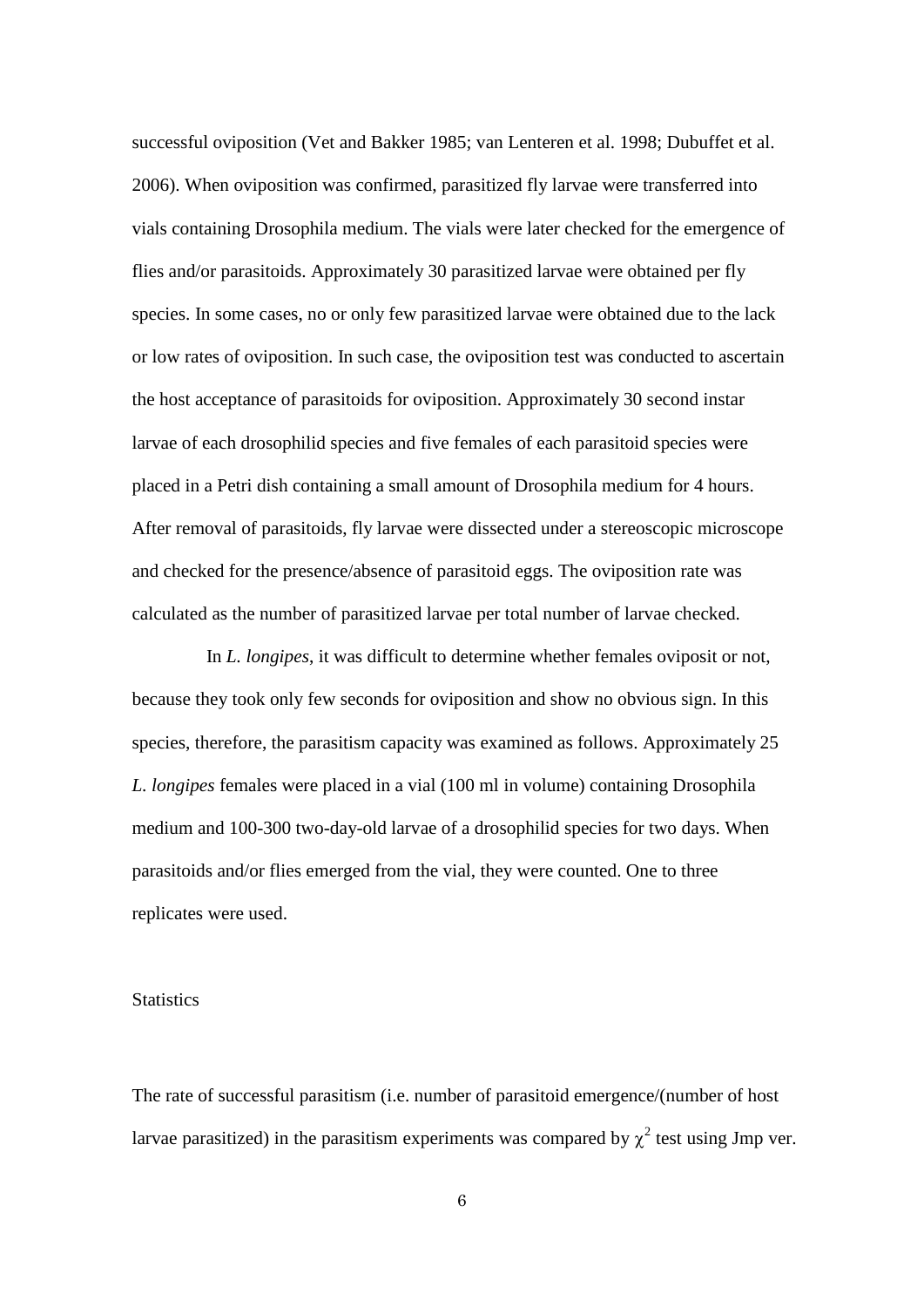6.1 (SAS Institute, Cary, USA).

### **Results**

#### Field survey

A total of 27,761 drosophilid pupae were collected in this survey (Table 1: 12448 from the domestic area, 8276 from the grove area and 7037 from the forest area). The two exotic species *D. simulans* and *D. immigrans* comprised approximately 90% in all environments; *D. simulans* did 71.3, 16.9 and 2.0% in the domestic, grove and forest areas, respectively, and *D. immigrans* did 20.0, 71.2 and 87.4%, respectively. Among the native species, *D. auraria* and *D. biauraria* comprised 7.5-11.2%. These two species are indistinguishable at the pupal stage but distinguishable at the adult stage. According to the adult data, individuals collected from the domestic and grove areas were mostly *D. auraria*, and those from the forest area are mainly *D. biauraria* (data not shown).

A total of 377 parasitoid individuals comprising eight species emerged from 27,761 drosophilid pupae (Table 2). The parasitism rate is only 1.5%. Among the major *Drosophila* species, *D. auraria* (and *D. biauraria*) was rather frequently parasitized (4.9%). Except *L. japonica* and *Opius* sp. SP1 that were rarely collected, *A. rossica* emerged mainly from *D. auraria* (*D. biauraria* in the forest area), *D. rufescens* from *D. auraria* (*D. biauraria* in the forest area), *D. immigrans* and *D. simulans*, *A. japonica* from *D. simulans* and *D. auraria*, *L. heterotoma* mainly from *D. immigrans* and probably *D. biauraria*, and *L. longipes* and *P. vindemmiae* from *D. simulans* and *D. immigrans*. The three parasitoid species *A. japonica*, *L. longipes* and *P. vindemmiae* were mainly collected from the domestic area, *L. heterotoma* from the grove and forest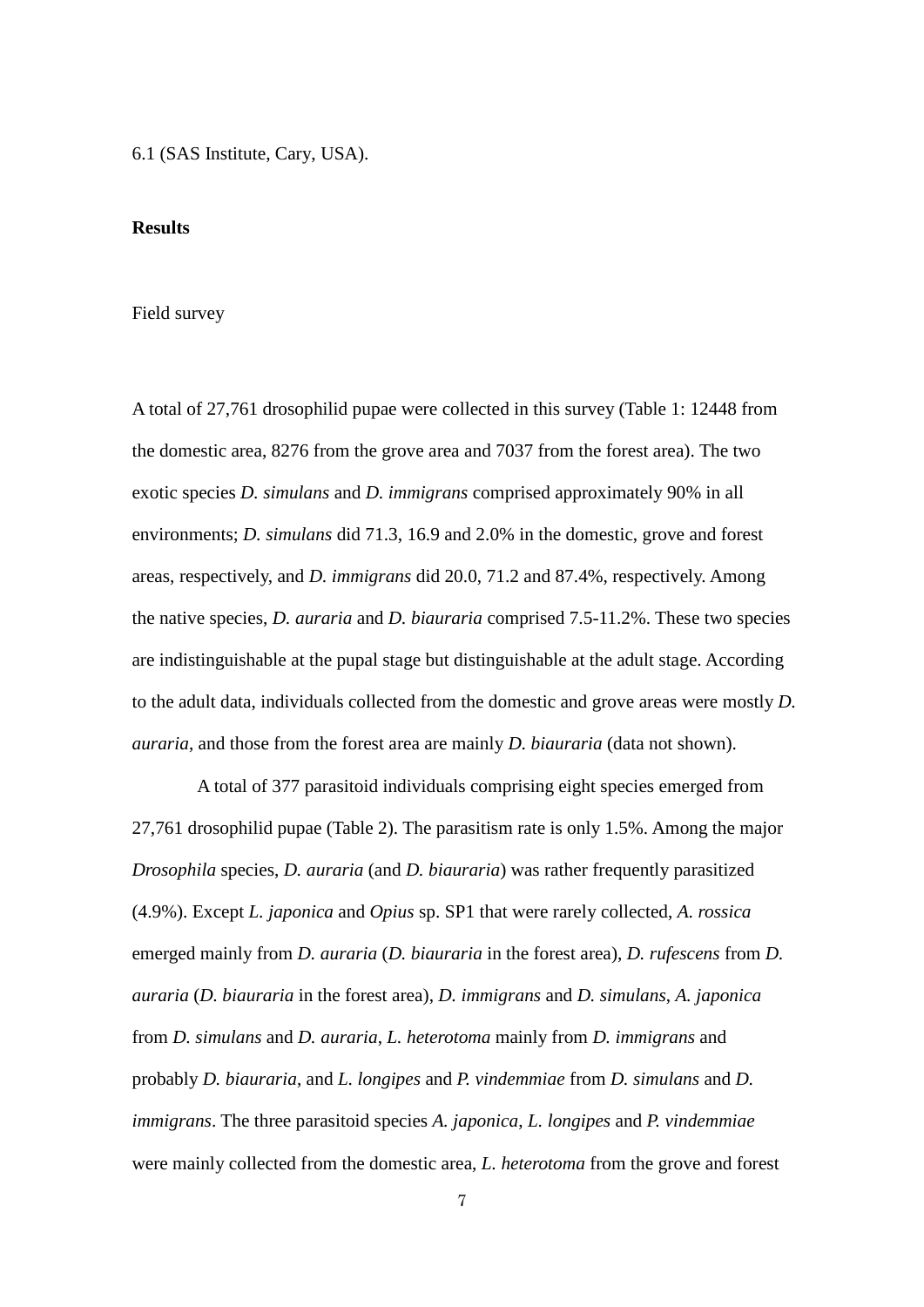areas, and *A. rossica* and *A. rufescens* from all environments.

#### Laboratory experiments

The present parasitoid species usually oviposited well in the *Drosophila* species used in the experiments, but *A. japonica* rarely oviposited in *D. immigrans*, *A. rossica* in *D. orientacea* and *D. immigrans*, and *A. rufescens* in *D. nigromaculata*. In the oviposition test, *A. japonica* oviposited in one out of 25 *D. immigrans* larvae, *A. rossica* did in one out of 27 *D. orientacea* larvae and none out of 30 *D. immigrans* larvae, and *A. rufescens* did in five out of 30 *D. nigromaculata* larvae (Table 3).

Six parasitoid species showed species-specific host use (Tables 3 and 4). *A*. *japonica* significantly more successfully parasitized *D. simulans*, *D. auraria*, *D. bifasciata* and *D. orientacea* at least than *D. immigrans* and *D. nigromaculata* (*P*<0.05); *A. rufescens* did *D. auraria* than the others except *D. bifasciata* (*P*<0.05); *A. rossica* did *D. auraria* and *D. biauraria* than the others (*P*<0.05); *L. heterotoma* did *D. simulans*, *D. bifasciata*, *D. nigromaculata* and *D. orientacea* than the others (*P*<0.05); and *L. japonica* did *D. simulans* and *D. biauraria* than the others (*P*<0.05). *L. longipes* parasitized all of the seven *Drosophila* species tested, although *D. bifasciata* and *D. orientacea* were less frequently parasitized (Table 4).

### **Discussion**

Abundance of exotic and native *Drosophila* species

In the present survey, the two exotic species *D. simulans* and *D. immigrans* comprised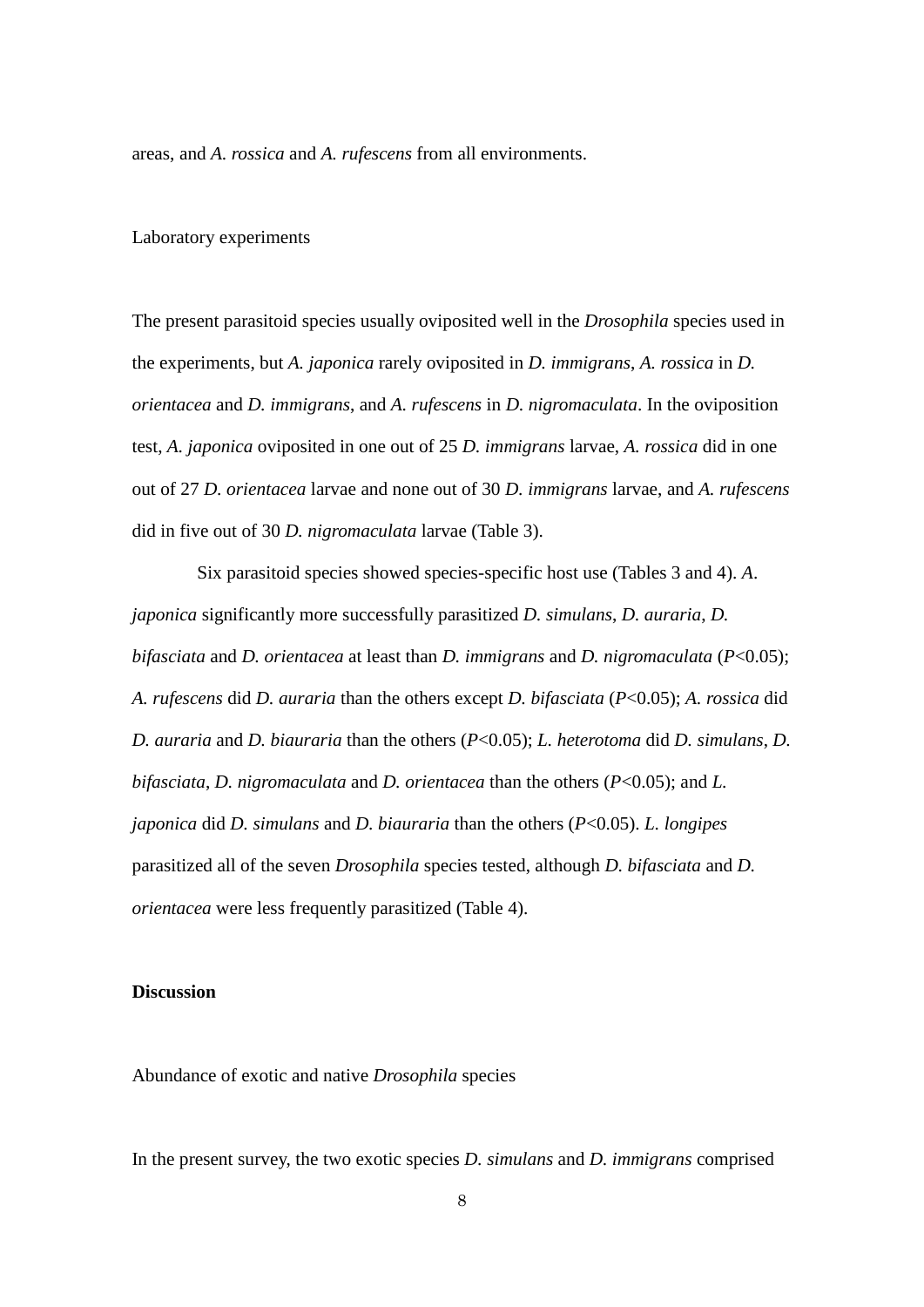approximately 90% of *Drosophila* individuals that emerged from banana-baits, although their frequency was lower (approximately 60%) in our preliminary study (Mitsui et al. 2007). These two species differed in habitats; *D. simulans* was highly restricted to domestic areas, but *D. immigrans* was found even in the forest area at a high frequency (also see Parsons and Stanley 1981). A high migration ability of *D. immigrans* may enable it to move into the forest. Among native species, *D. auraria*, *D. biauraria* and *D. bifasciata* emerged from banana-baits more frequently than the others. Among them, *D. bifasciata* breeds on fruits and also tree sap, whereas *D. auraria* and *D. biauraria* mainly breed on fruits (Kimura et al. 1977). These two native fruit feeders differ in habitats; *D. auraria* mainly occurs domestic areas and open lands, whereas *D. biauraria* is restricted to the forest (Kurokawa 1967; Kimura 1987).

As mentioned above, the two exotic species *D. simulans* and *D. immigrans* are the major species that emerged from banana-baits in Sapporo, but the frequency of exotic species in *Drosophila* communities was not so high at lower latitudes. In Tokyo (35.7 ºN), *D. simulans* and *D. immigrans* were also the major exotic species and comprised 60-82% of *Drosophila* individuals in the domestic area, although only 2-26% in the forest, central Japan (Mitsui & Kimura 2000a, 2000b 2010). In Iriomote-jima (24.3 ºN), *D. melanogaster* and *D. ananassae* were the major exotic frugivorous species and they comprised only 2% even in the domestic area (Novković et al. 2012). In Bogor (6.5 ºS), Indonesia, *D. ananassae* was the only cosmopolitan species and comprised only 0.5% in the domestic area (Kimura and Suwito 2012). Conversely, the abundance of native frugivorous *Drosophila* species is lower at higher latitudes, probably reflecting the decrease of fruit diversity and abundance with increasing latitude. As well, the diversity of native frugivorous species decreases with latitude; the number of native species that frequently breed on banana baits was 9-10 in Bogor (Kimura and Suwito

9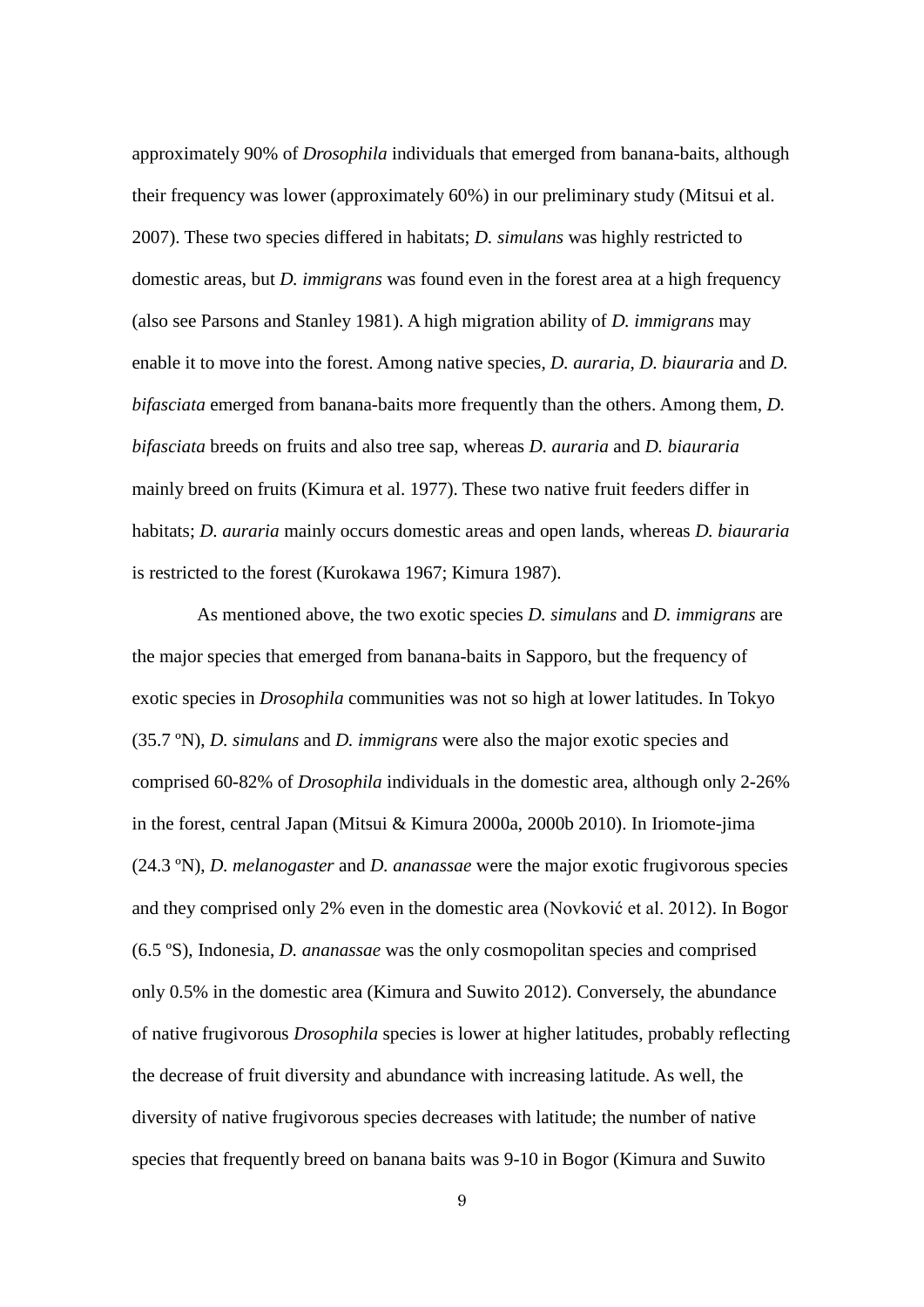2012), 7-8 in Iriomote-jima (Novković et al. 2012) 5-6 in Tokyo (Mitsui and Kimura 2010) and 2 in Sapporo (this study). In tropics and subtropics, the prevalence of native frugivorous species may prevent the colonization of exotic frugivorous species through their competitive interactions. In temperate regions, on the other hand, the scarceness of native frugivorous species may allow the prevalence of exotic frugivorous species, especially in the domestic areas where cultivated fruits or waste fruits would be abundantly supplied by human activities but underexploited by native fruit-feeders.

#### *Drosophila*-parasitoid association

In this survey, one pupal parasitoid (*Pachycrepoideus vindemmiae*) and seven larval parasitoids (the others) were recorded from Sapporo. Among them, the *Opius* species (*O*. sp. SP1) was firstly recorded from *Drosophila* species in Northern Hemisphere. The other larval parasitoids have been recorded from the Oriental Region (*Asobara japonica*, *A. rossica* and *Leptopilina japonica*) or the Palearctic region (*A. rufescens*, *L. heterotoma* and *L. longipes*), while *P. vindemmiae* is cosmopolitan (Carton et al. 1986; Nordlander 1980; Mitsui et al. 2007; Novković et al. 2011).

Four parasitoids, *A. japonica*, *A. rossica*, *A. rufescens* and *A. japonica* were highly successful in parasitizing either or both of the two major native frugivorous species *D. auraria* and *D. biauraria*. Indeed, these two *Drosophila* species were parasitized more frequently than *D. bifasciata* or the exotic species *D. simulans* and *D. immigrans* in the field study. *A. rufescens* from Europe has also been reported to parasitize *Scaptomyza pallida* (Zetterstedt) that breeds on decaying plant materials (Vet et al. 1984), but the use of this drosophilid species by *A. rufescens* has not been examined in Sapporo. On the other hand, *L. heterotoma*, and *L. longipes* were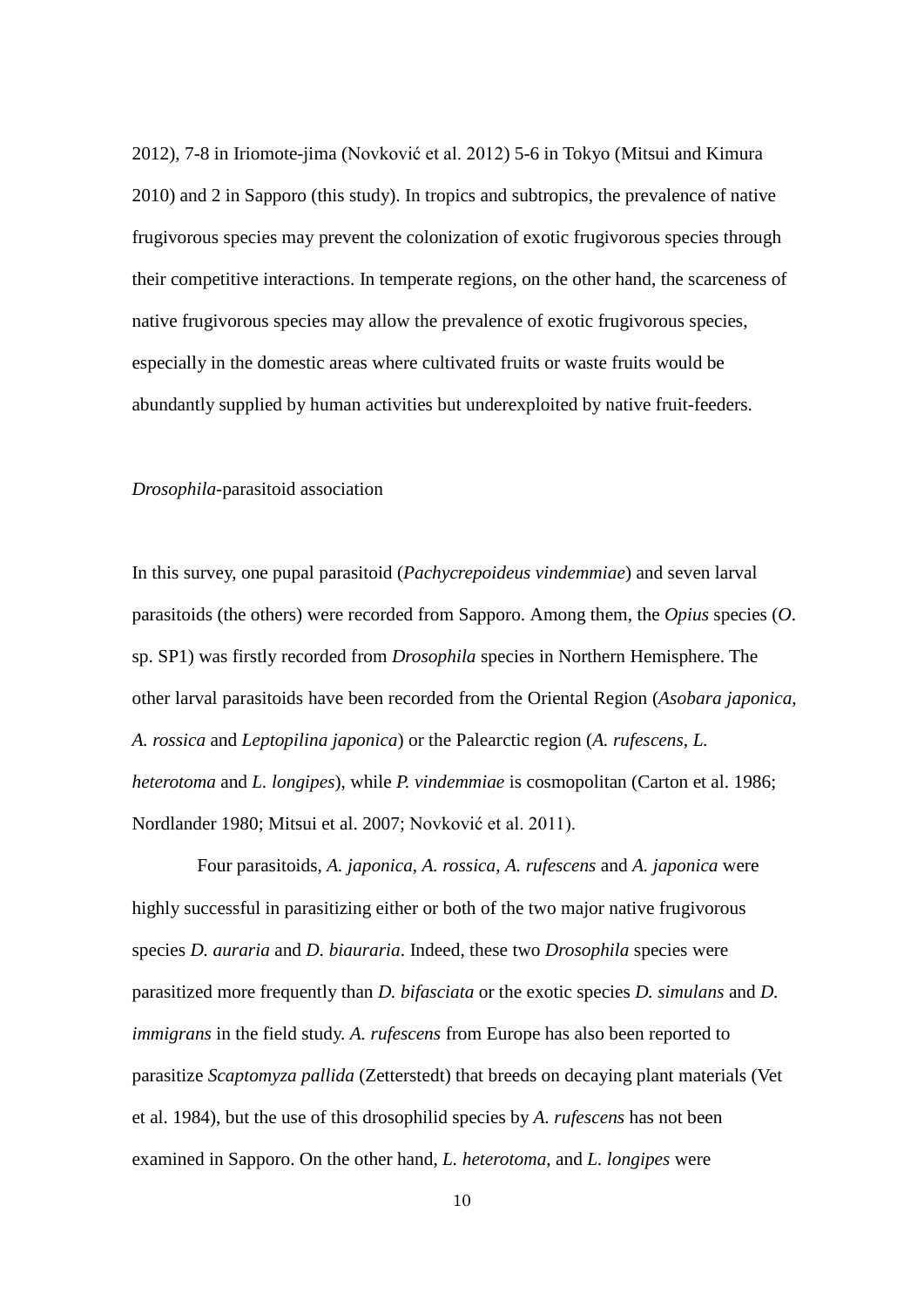successful in parasitizing the major mycophagous species (*D. orientacia*) and/or herbage-feeding species (*D. nigromaculata*). At least *L. heterotoma* has been reported to parasitize mycophagous drosophilids, *D. orientacea*, *D. kuntzei* and *D. phalerata* in Sapporo and Europe (Driessen et al. 1990; Kasuya et al. 2013). Mycophagous and herbage-feeding *Drosophila* species may be their major hosts in Sapporo.

In the parasitism experiments, one of the exotic species *D. simulans* was successfully parasitized by *A. japonica* and the three *Leptopilina* species but not by *A. rossica* or *A. rufescens*. In the field study, this fly species was parasitized by *A. japonica*, *L. longipes* and *P. vindemmiae*, particularly in the domestic areas where these parasitoid and fly species were abundant. In the domestic area, two individuals of *D. simulans* were also parasitized by *A. rossica*, despite *D. simulans* showed relatively high resistance to this parasitoid species in the laboratory experiments. In the laboratory experiments, *D. immigrans* was not or rarely parasitized by all of the tested parasitoids except *L. longipes*. In the field, however, *D. immigrans* was parasitized more frequently by *L. heterotoma* than *D. simulans*. This inconsistency would be due to the difference in their microdistribution. All individuals of *L. heterotoma* were collected in the grove and forest areas, where *D. immigrans* was much more abundant than *D. simulans*. In addition, several individuals of *A. rufescens* emerged from *D. immigrans* in the forest area, despite it did not successfully parasitized this fly species in the laboratory experiments. This inconsistency may be due to the age of fly larvae parasitized. In the experiments, two-day old fly larvae were subjected to parasitization, but younger larvae may be somehow successfully parasitized by *A. rufescens*. In fact, *D. immigrans* larvae soon after hatching were somehow more successfully parasitized at least by *A. japonica* than older larvae (Kimura unpublished data). Anyway, abundant host species could be important resources even if they are less suitable as hosts.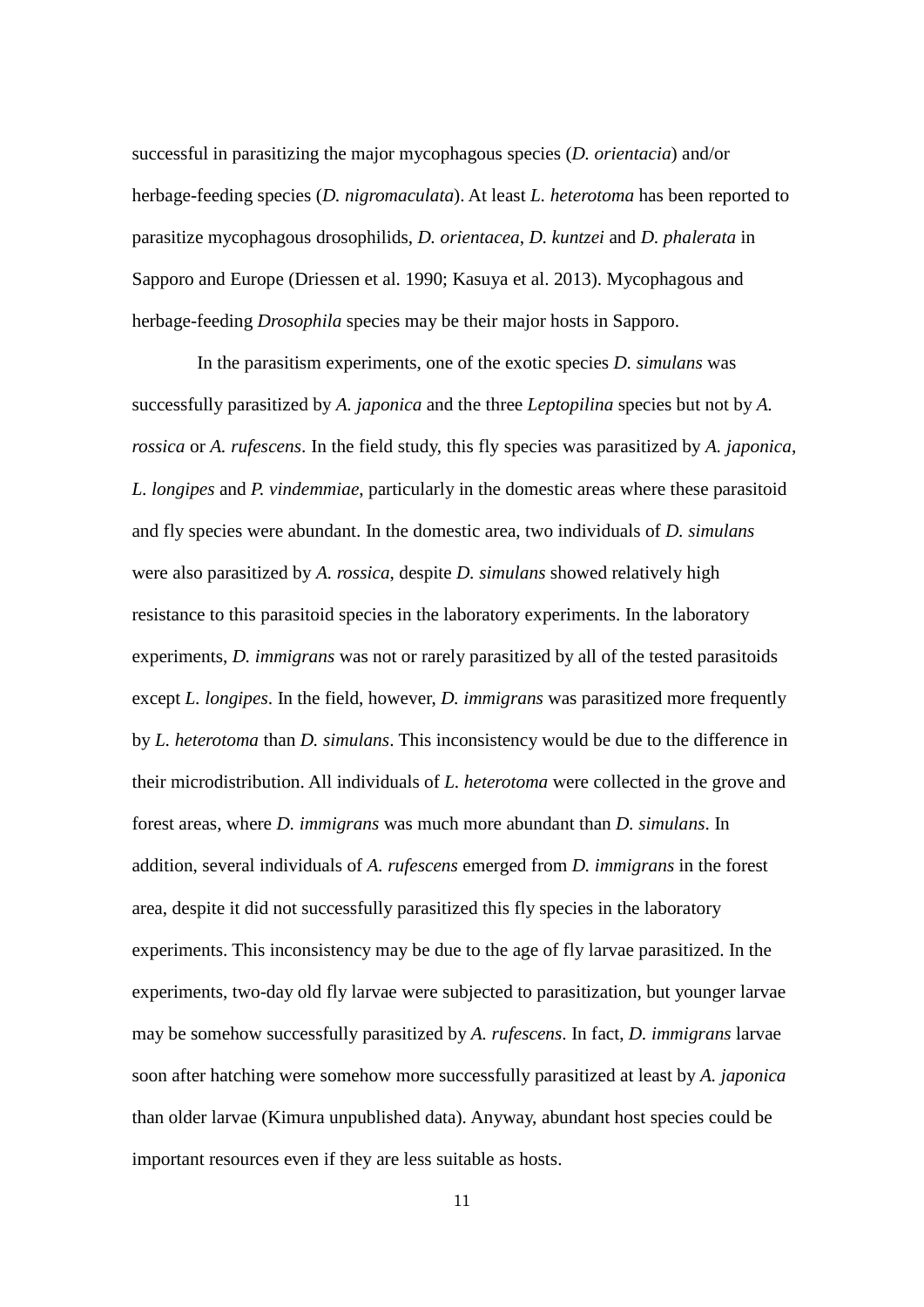To maintain their populations, it would beneficial for parasitoids to use frequently encountered species as hosts (Hawkins 1994; Lapchin 2002). Indeed, one or two abundant (i.e., frequently encountered) species are usually included in the host lists of most *Drosophila* parasitoids (Janssen et al. 1988; Yorozuya 2006; Ideo et al. 2008; Mitsui and Kimura 2010; Novković et al. 2012; Kasuya et al. 2013; Kimura & Suwito 2014). However, the exotic species *D. immigrans* was an unsuitable or inferior host for all of the tested parasitoid species except *L. longipes*, and the other exotic species *D. simulans* was an inferior host for *A. rossica* and *A. rufescens*, despite their exceeding abundances in Sapporo. The parasitism capacity or virulence may hardly change in evolutionarily short time (probably <100 years), even if parasitoids face novel situations.

The exceeding abundance of these exotic *Drosophila* species would more or less affect the abundance and distribution of parasitoids that use them. A typical case would be the abundance of *L. longipes* in the domestic area. This species would be native in northern Japan because it shows a Palearctic distribution (Nordlander 1980; Wachi et al. 2015). Before the land development by humans, this species might have occurred mainly in the forest and parasitized some native *Drosophila* species such as *D. biauraria*, *D. nigromaculata* and *D. orientacea*. Its occurrence in the domestic area may be attributable to the prevalence of *D. immigrans* and *D. simulans* in the domestic area. In addition to *L*. *longipes*, *P. vindemmiae* and *A. japonica* were collected mostly from the domestic areas. The former is a cosmopolitan species and has recently colonized Japan (Carton et al. 1986), and the latter is suggested to have recently colonized Sapporo from southern Japan, since its Sapporo population has a relatively weak diapause response that is a characteristic of southern Japanese populations (Murata et al. 2009). Thus, these species may have not yet well adapted to environmental conditions

12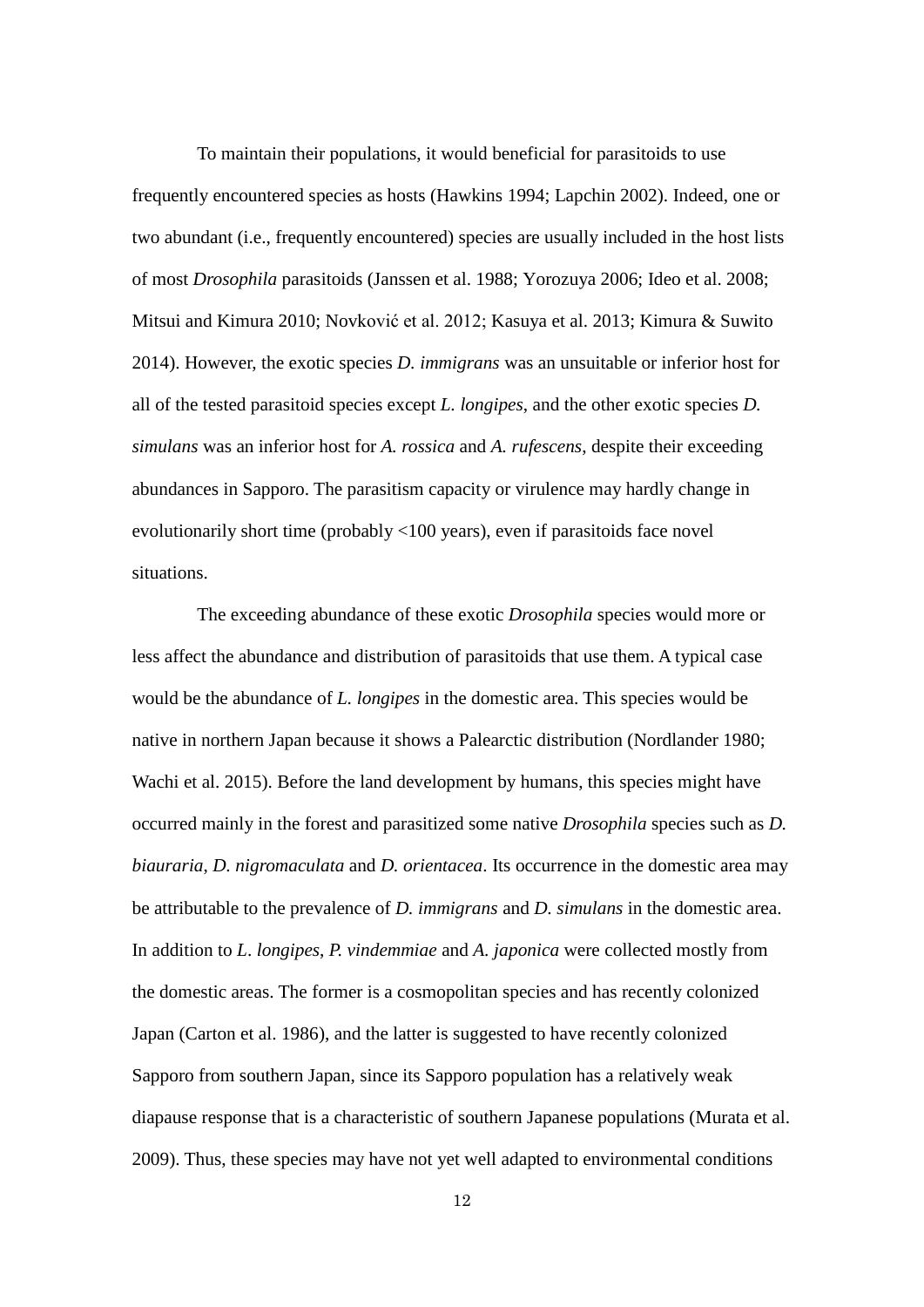(forests) of northern Japan.

The two exotic *Drosophila* species could affect the abundance of the two major native frugivorous *Drosophila* species *D. auraria* and *D. biauraria* through resource competition because these four species exploit fruits (Kimura et al. 1977). By contrast, the effect of the exotic species on these native species via parasitoids (i.e., through apparent competition) would be small, because the parasitism rate was low. In addition, the abundance of the major parasitoids attacking the native frugivorous species (*A. rossica* and *A. rufescens*) would not be strongly affected by the abundance of the exotic *Drosophila* species, because these parasitoids have low virulence against them. On the other hand, *L. japonica* has virulence against *D. simulans* and *D. biauraria*, but the influence of *D. simulans* to *D. biauraria* via *L. japonica* would not be large, because *D. simulans* seldom occurs in the forest where *D. biauraria* mainly occurs.

**Acknowledgments** I thank B. Novković, N. Kasuya, T. Takigahira for their assistance in the course of this study. This study was partly supported by by a Grant-in-Aid (No. 23370005) from the Japan Society for Promotions of Science (JSPS).

# **References**

- Allemand R, Fleury F, Lemaitre C, Boulétreau M (1999) Dynamique des populations et intéractions compétitives chez deux espèces de *Leptopilina*, parasidoïdes de drosophiles, dans la vallée du Rhône (Hymenoptera: Figitidae). Ann Soc Entomol France 35:97-103
- Carton Y, Boulétreau M, van Alphen JJM, van Lenteren JC (1986) The *Drosophila* parasitic wasps. In: Ashburner M, Carson HL, Thompson JN (eds) The genetic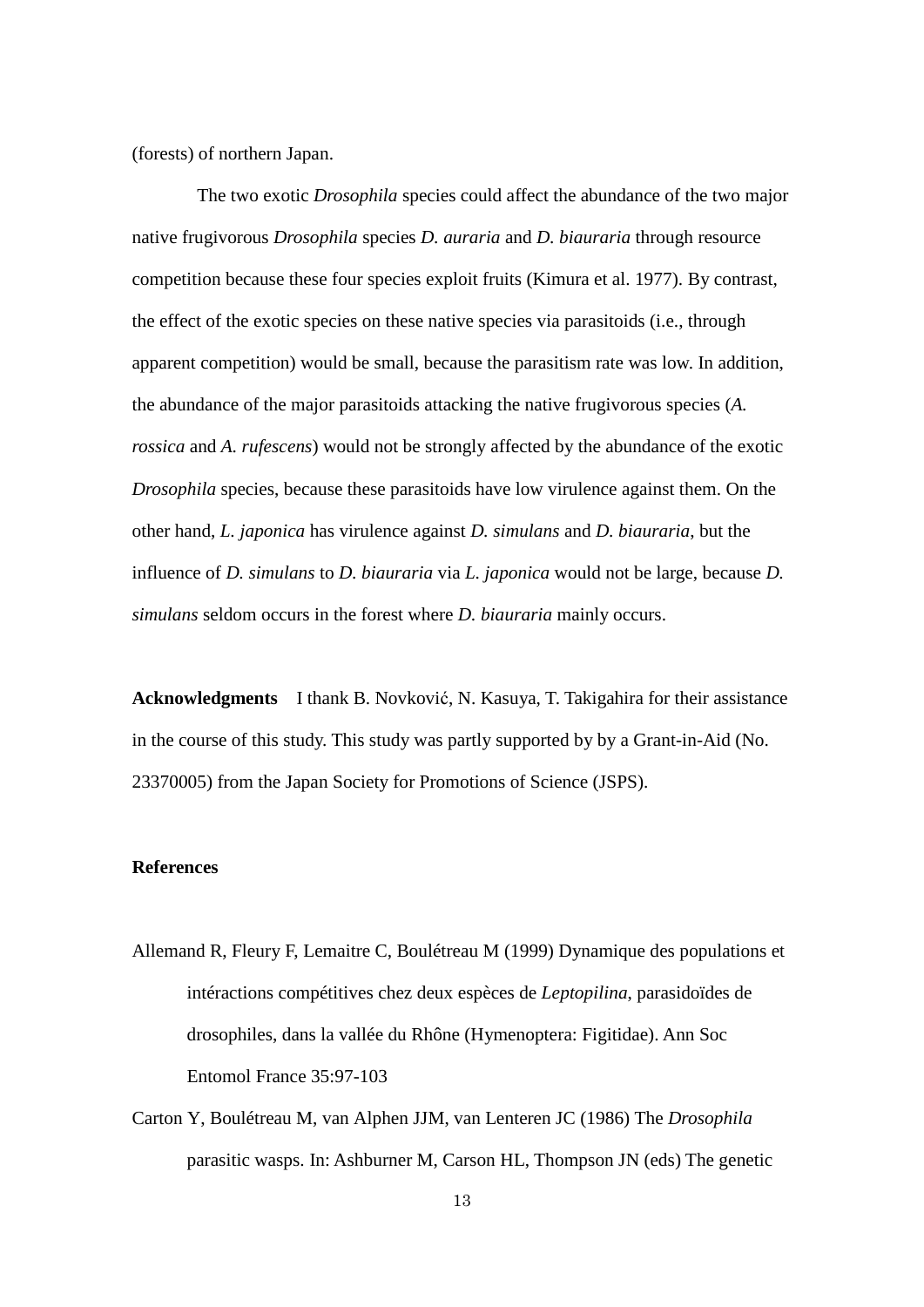and biology of *Drosophila*, Vol. 3e. Academic Press, New York, pp 347*–*394

- Collard SG (1996) Alien invaders: the continuing threat of exotic species. Franklin Watts, London
- Driessen G, Hemerik L, van Alphen JJM (1990) *Drosophila* species, breeding in the stinkhorn (*Phallus impudicus* Pers.) and their larval parasitoids. Neth J Zool 40:409-427
- Dubuffet A, Rodriguez-Alvarez CI, Drezen JM, van Alphen JJM, Poirié M (2006) Do parasitoid preferences for different host species match virulence? Physiol Entomol 31:170-177
- Dupas S, Dubuffet A, Carton Y, Poirié M (2009) Local, geographic and phylogenetic scales of coevolution in *Drosophila*-parasitoid interactions. Adv Parasitol 70:281-295
- Fleury F, Ris N, Allemand R, Fouillet P, Carton Y, Boulétreau M (2004) Ecological and genetic interactions in *Drosophila*-parasitoids communities: a case study with *D. melanogaster, D. simulans* and their common *Leptopilina* parasitoids in south-eastern France. Genetica 120:181–194
- Fleury F, Gibert P, Ris N, Allemand R (2009) Ecology and life history evolution of frugivorous *Drosophila* parasitoids. Adv Parasitol 70: 3-44.
- Hawkins BA (1994) Pattern and process in host-parasitoid interactions. Cambridge University Press, Cambridge.
- Ideo S, Watada, M, Mitsui H, Kimura MT (2008) Host range of *Asobara japonica* (Hymenoptera: Braconidae), a larval parasitoid of drosophilid flies. Entomol Sci 11:1-6
- Janssen A, Driessen G, Haan MD, Roodbol N (1988) The impact of parasitoids on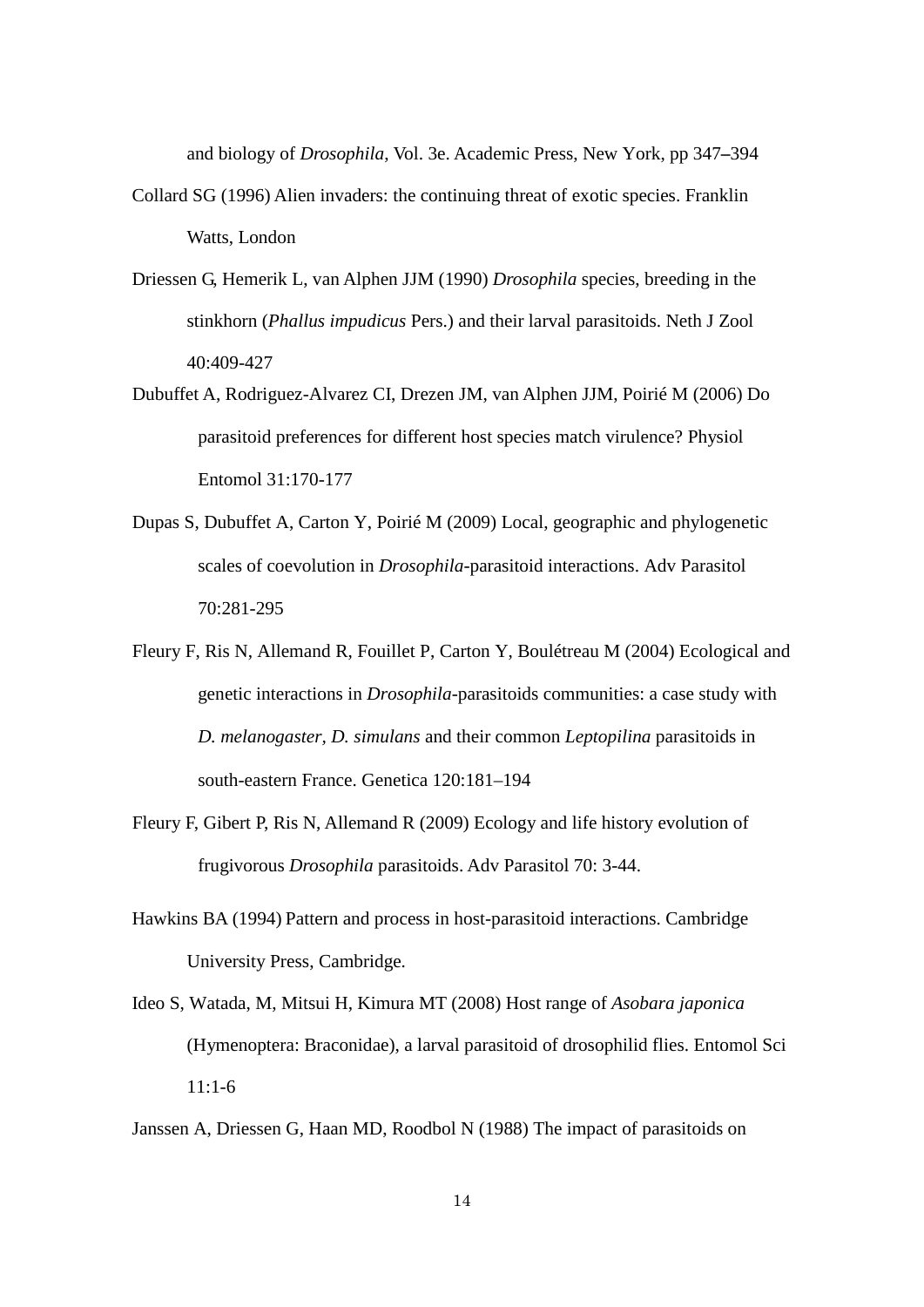natural populations of temperate woodland *Drosophila.* Neth J Zool 38:61–73

- Kasuya N, Mitsui H, Aotsuka T, Kimura MT (2013) Diversity and host association of parasitoids attacking mycophagous drosophilids in northern and central Japan. Entomol Sci 16:227-234
- Kimura MT (1987) Habitat differentiation and speciation in the *Drosophila auraria* species-complex (Diptera; Drosophilidae). Kontyû 55:429-436
- Kimura MT, Suwito A (2012) Diversity and abundance of frugivorous drosophilids and their parasitoids in Bogor, Indonesia. J Nat Hist 46:1947-1957
- Kimura MT, Suwito A. (2014) What determines host acceptance and suitability in tropical Asian *Drosophila* parasitoids? Env Entomol (in press).
- Kimura MT, Toda MJ, Beppu A, Watabe H (1977) Breeding sites of drosophilid flies in and near Sapporo, northern Japan, with supplementary notes of adult feeding habits. Kontyû 45:571-582.
- Kraaijeveld AR, Godfray HCJ (2009) Evolution of host resistance and parasitoid counter-resistance. Adv Parasitol 70 257-280
- Kurokawa H (1967) Population genetics of three races of *Drosophila auraria* Peng. III. Geographical and ecological distribution of the races, A, B, and C, with special regard to its speciation. Jpn J Genet 42:109-119
- Lapchin L (2002) Host-parasitoid association and diffuse coevolution: when to be a generalist? Am Nat 160:245-254
- Mitsui H, Kimura MT (2000a) Food preference of drosophilid flies in domestic and forest areas of central Japan. Entomol Sci 3:285-289
- Mitsui H, Kimura MT (2000b) Coexistence of drosophilid flies: aggregation, patch size diversity and parasitism. Ecol Res 15:95-100
- Mitsui H, Kimura MT (2010) Distribution, abundance and host association of two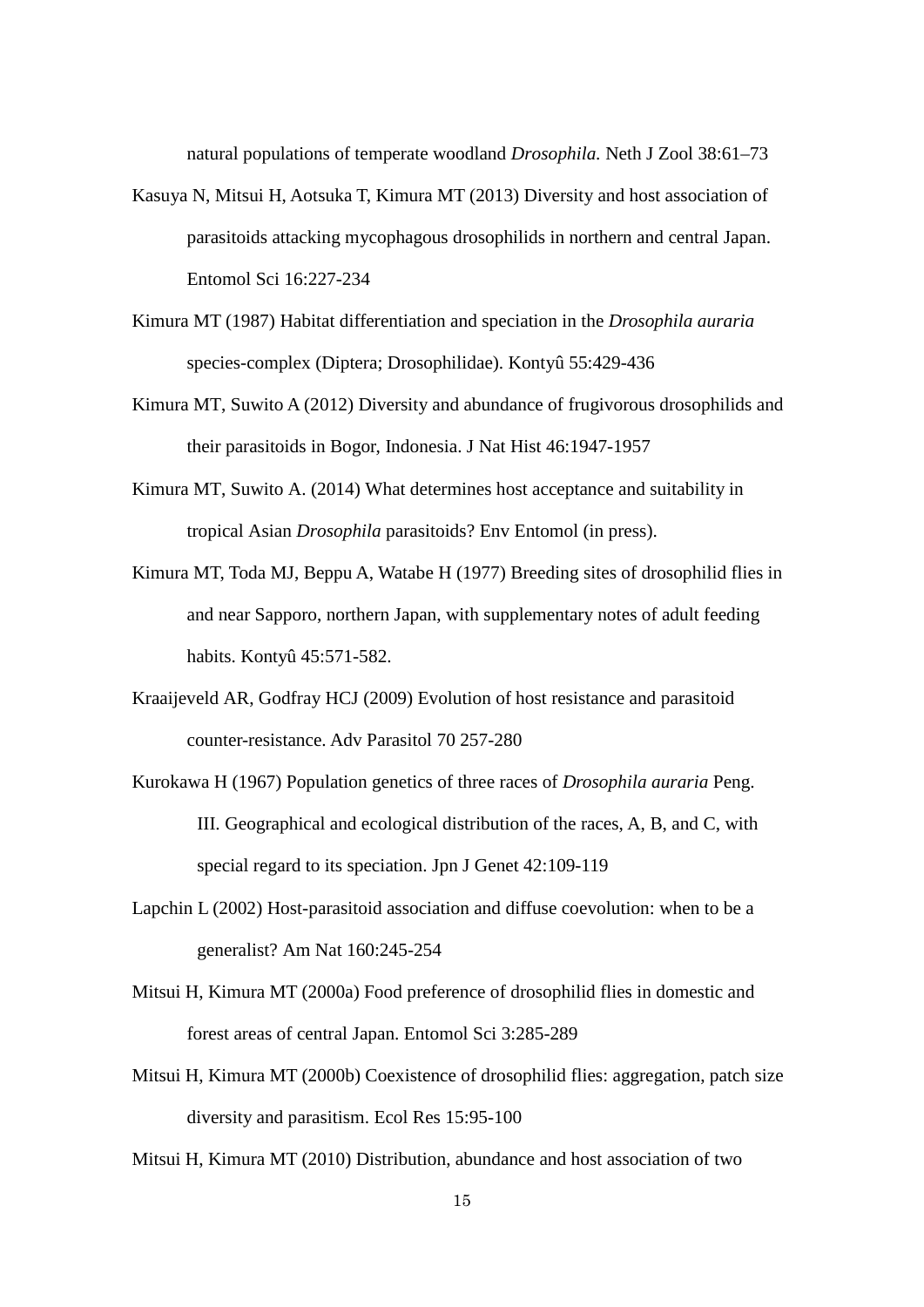parasitoid species attacking frugivorous drosophilid larvae in central Japan. Eur J Entomol 107:535-540

- [Mitsui H,](http://apps.isiknowledge.com/OneClickSearch.do?product=UA&search_mode=OneClickSearch&db_id=&SID=S17pb3N4Bj8jJOeC5pc&field=AU&value=Mitsui%20H&ut=000249153800011&pos=1) [Van Achterberg K,](http://apps.isiknowledge.com/OneClickSearch.do?product=UA&search_mode=OneClickSearch&db_id=&SID=S17pb3N4Bj8jJOeC5pc&field=AU&value=Van%20Achterberg%20K&ut=000249153800011&pos=2) [Nordlander G,](http://apps.isiknowledge.com/OneClickSearch.do?product=UA&search_mode=OneClickSearch&db_id=&SID=S17pb3N4Bj8jJOeC5pc&field=AU&value=Nordlander%20G&ut=000249153800011&pos=3) [Kimura MT](http://apps.isiknowledge.com/OneClickSearch.do?product=UA&search_mode=OneClickSearch&db_id=&SID=S17pb3N4Bj8jJOeC5pc&field=AU&value=Kimura%20MT&ut=000249153800011&pos=4) (2007) Geographical distributions and host associations of larval parasitoids of frugivorous Drosophilidae in Japan. J Nat Hist 41:1731-1738
- Murata Y, Ideo S, Watada M, Mitsui H, Kimura MT (2009) Genetic and physiological variation among sexual and parthenogenetic populations of *Asobara japonica*  (Hymenoptera: Braconidae), a larval parasitoid of drosophilid flies. Eur J Entomol 106:171–178
- Nordlander G (1980) Revision of the genus *Leptopilina* Forster, 1869, with notes on the status of some other genera (Hymenoptera, Cynipoidea, Eucolidae). Entomol Scand 11:428-453
- Novković B, Mitsui H, Suwito A, Kimura MT (2011) Taxonomy and phylogeny of *Leptopilina* species (Hymenoptera: Cynipoidea, Figitidae) attacking frugivorous drosophilid flies in Japan, with description of three new species. Entomol Sci 14:333-346
- Novković B, Oikawa A, Murata Y, Mitsui H, Kimura MT (2012) Abundance and host association of parasitoids attacking frugivorous drosophilids in Iriomote-jima, a subtropical island of Japan. Eur J Entomol 109:517-526
- Parsons PA, Stanley SM. (1981) Domesticated and widespread species. In: Ashuburner M, Carson HL, Thompson JN (eds) The genetic and biology of *Drosophila*, Vol. 3a. Academic Press, New York pp 349-393
- R Development Core Team (2009) R: A Language and Environment for Statistical Computing. R Foundation for Statistical Computing, Vienna, Austria.

Van Lenteren JC, Isidoro N, Bin F (1998) Functional anatomy of the ovipositor clip in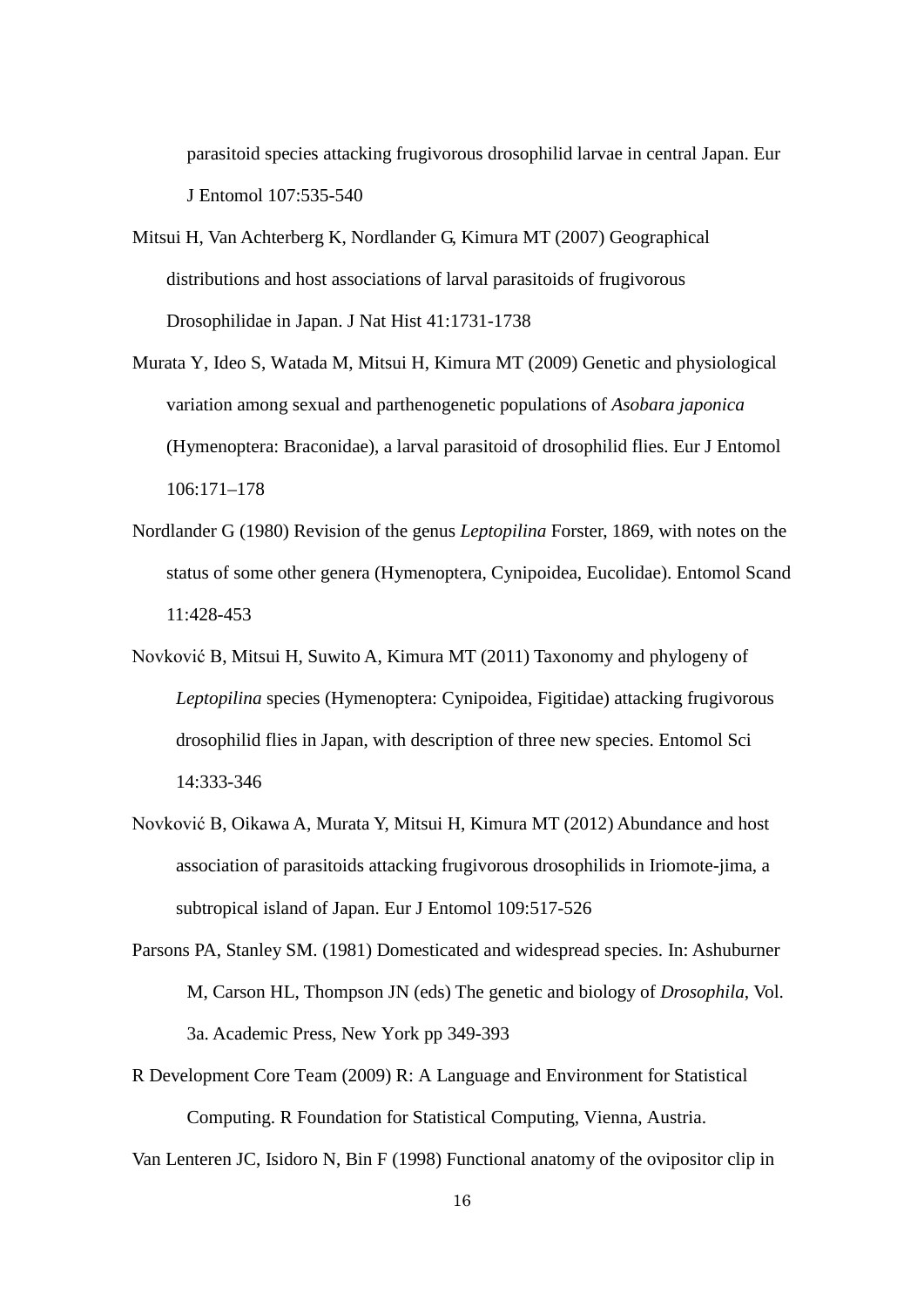the parasitoid *Leptopilina heterotoma* (Thomson) (Hymenoptera: Eucoilidae), a structure to grip escaping host larvae. Internat J Insect Morphol Embryol 27:263-268

- Vet LEM, Bakker K (1985) A comparative functional approach to the host detection behavior of parasitic wasps. II. A quantitative study on eight eucoilid species. Oikos 44:487-489
- Vet LEM, Jense C, van Achterberg C, van Alphen JJM (1984) Microhabitat location and niche segregation in two sibling species of *Drosophila* parasitoids: *Asobara tabida* Nees and *A. rufescens* Forster (Braconidae: Alysiinae). Oecologia 61:182-188
- Vincent C, Goettel MS, Lazarovits G (2007) Biological control: a global perspective: case studies from around the world. CABI, New York.
- Wachi N, Nomano F, Mitsui H, Kasuya N, Kimura MT (2015) Taxonomy and evolution of putative thelytokous species of *Leptopilina* (Hymenoptera: Figitidae) from Japan, with description of two new species. Entomol Sci 18:41-54
- Yorozuya H (2006) Effects of parasitoid on a mycophagous drosophilid community in northern Japan and an evaluation of the disproportionate parasitism hypothesis. Entomol Sci 9:13-22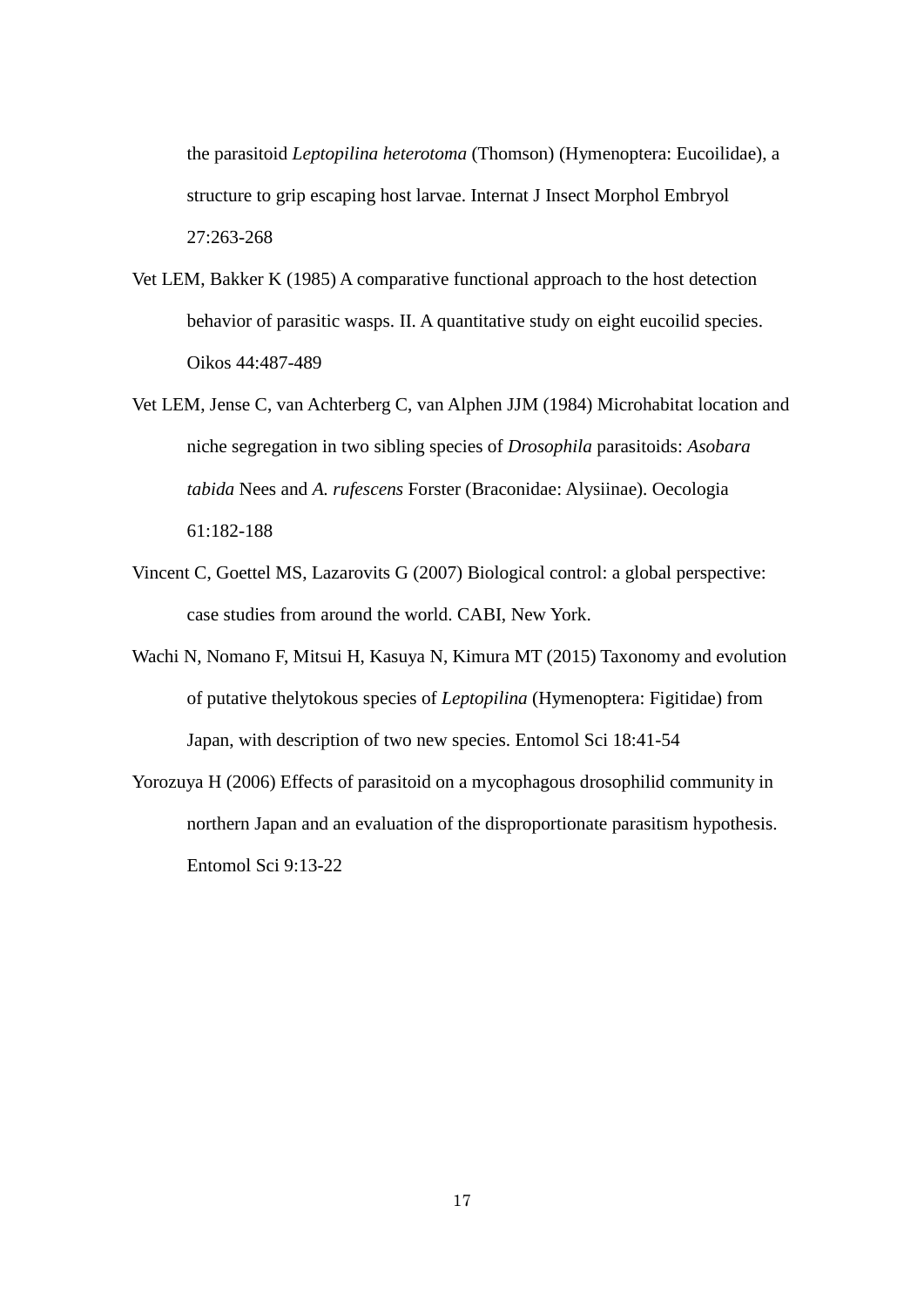|                              | Domestic | Botanical Forest |      | Total                       |
|------------------------------|----------|------------------|------|-----------------------------|
|                              | area     | Garden           | area |                             |
| D. simulans                  | 8985     | 1400             | 138  | 10523                       |
| D. <i>immigrans</i>          | 2801     | 5895             | 6148 | 14844                       |
| $D$ <i>auraria+biauraria</i> | 1513     | 924              | 525  | 2962                        |
| D. bifasciata                | 27       | 26               | 190  | 243                         |
| D. nigromaculata             |          |                  | 16   | 16                          |
| D. tsigana                   | 1        | 31               | 19   | 51                          |
| A. conifera takadai          | 1        |                  | 1    | $\mathcal{D}_{\mathcal{L}}$ |
| Total                        | 13328    | 8276             | 7037 | 28641                       |

**Table 1** Number of drosophilid pupae collected from banana-baits in domestic area, Botanical Garden and forest area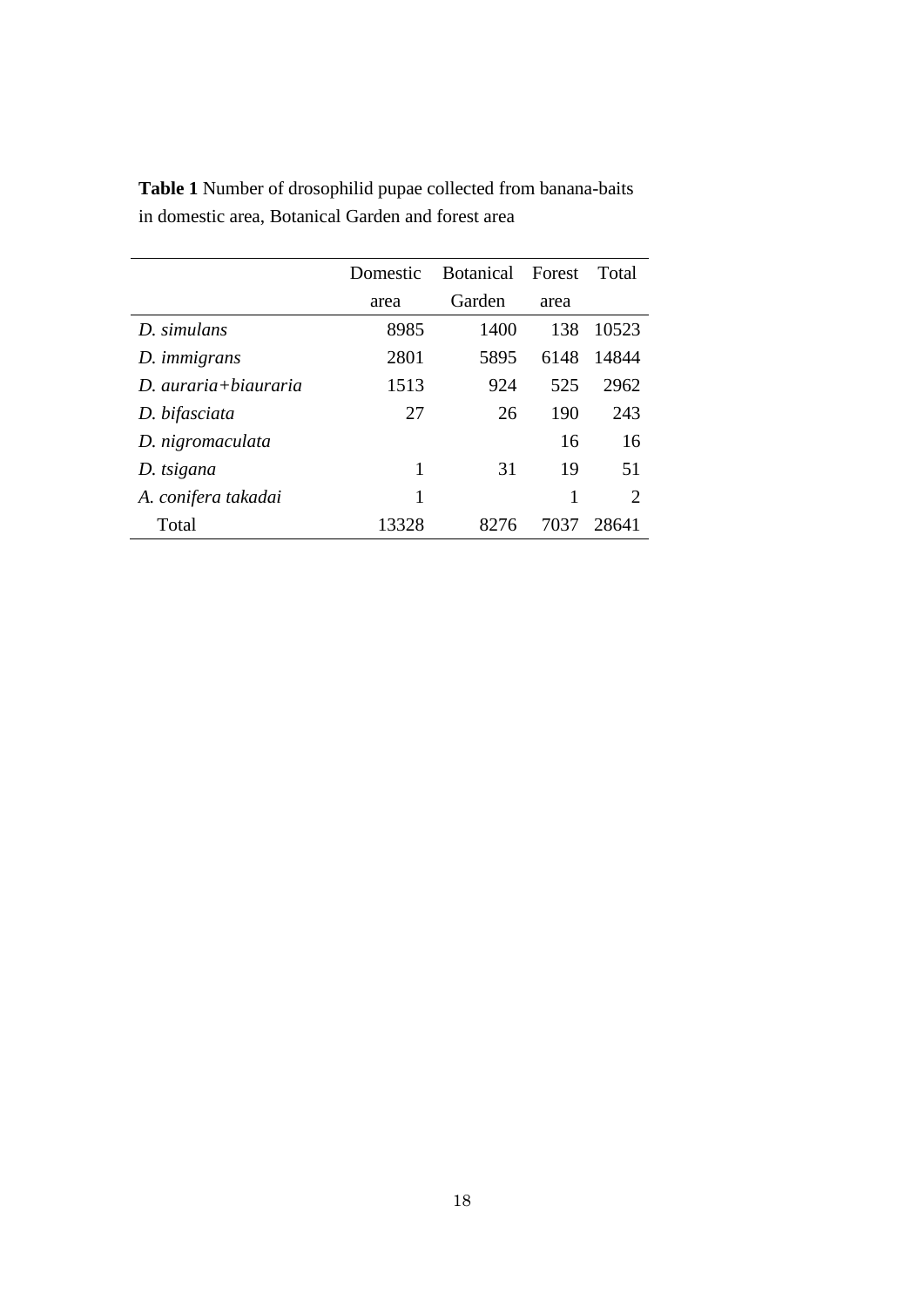**Table 2** Number of drosophilid pupae collected from banana-baits, number of flies and parasitoids that emerged from these pupae, and parasitism rate (Dead: number of pupae from which neither of them emerged). Their relative frequency at domestic area, Botanical Garden and forest area was also shown

|                             | Pupae          | Flies          | Dead         | Parasitoids              |                          |                |                |                                   |                          |                          |                          | Parasitism |
|-----------------------------|----------------|----------------|--------------|--------------------------|--------------------------|----------------|----------------|-----------------------------------|--------------------------|--------------------------|--------------------------|------------|
|                             |                |                |              | Ajap                     |                          |                |                | Aros Aruf Osp Lhet Ljap Llon Pvin |                          |                          |                          | (% )       |
| D. simulans                 | 10523          | 9719           | 666          | 72                       | $\overline{2}$           |                |                | 2                                 |                          | 18                       | 43                       | 1.4        |
| D. <i>immigrans</i>         | 14844          | 13188          | 1526         | $\qquad \qquad -$        | $\overline{\phantom{0}}$ | 6              | 5              | 103                               | $\overline{\phantom{a}}$ | $\overline{\mathcal{L}}$ | 8                        | 1.0        |
| D. auraria+biauraria        | 2962           | 2416           | 434          | 16                       | 74                       | 8              | $\mathbf{1}$   | 8                                 | $\overline{2}$           | $\overline{2}$           | $\mathbf{1}$             | 4.4        |
| D. bifasciata               | 243            | 206            | 35           | $\overline{a}$           |                          | $\overline{2}$ |                |                                   |                          |                          |                          | 1.0        |
| D. nigromaculata            | 16             | 14             | $\mathbf{1}$ | $\overline{\phantom{a}}$ |                          |                |                |                                   |                          |                          | $\overline{\phantom{a}}$ | 6.7        |
| D. tsigana                  | 51             | 42             | 9            |                          |                          |                |                |                                   |                          |                          |                          | 0.0        |
| A. conifera takadai         | $\overline{2}$ | $\overline{2}$ |              |                          |                          |                |                |                                   |                          |                          |                          | 0.0        |
| Total                       | 28641          | 25587          | 2671         | 88                       | 76                       | 17             | 6              | 113                               | 2                        | 28                       | 52                       | 1.5        |
| No. of individuals per trap | 292.26         |                |              | 0.90                     | 0.78                     | 0.17           | 0.06           | 1.15                              | 0.02                     | 0.29                     | 0.53                     |            |
| Relative frequency (%)      |                |                |              |                          |                          |                |                |                                   |                          |                          |                          |            |
| Domestic area               | 46.5           |                |              | 98.9                     | 51.3                     | 41.2           | $\overline{0}$ | $\overline{0}$                    | $\overline{0}$           | 89.3                     | 98.1                     |            |
| <b>Botanical Garden</b>     | 28.9           |                |              | 1.1                      | 39.5                     | 5.9            | 33.3           | 78.8                              | $\overline{0}$           | 7.1                      | 1.9                      |            |
| Forest area                 | 24.6           |                |              | $\boldsymbol{0}$         | 9.2                      | 52.9           | 66.7           | 21.2                              | 100                      | 3.6                      | $\overline{0}$           |            |

Ajap: *Asobara japonica*, Aros: *A. rossica*, Aruf: *A. rufescens*, Osp: *Opius* sp., Lhet: *Leptopilina heterotoma*,

Ljap: *L. japonica*, Llon: *L. longipes*, Pvin: *Pachycrepoideus vindemmiae*.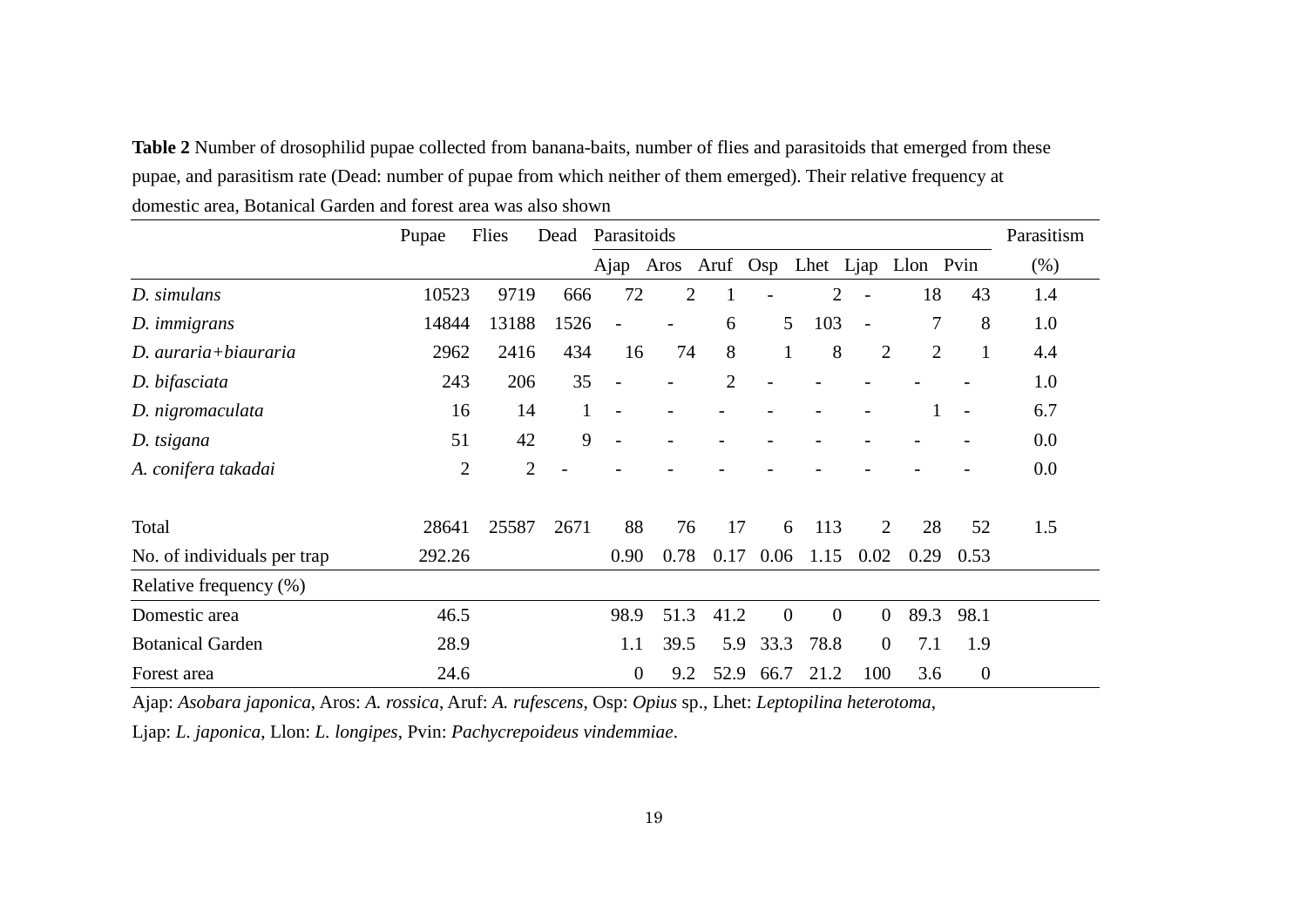**Table 3** Number of parasitized fly larvae from which flies (F), parasitoids (P) and neither of them (D) emerged in parasitism experiment (N: number of larvae parasitized), and oviposition rate in acceptance experiments. Acceptance experiment was performed when no or only few parasitized eggs were obtained in parasitism experiment

|                     | Parasitism experiment | Acceptance       |                  |                |        |
|---------------------|-----------------------|------------------|------------------|----------------|--------|
|                     | $\mathbf N$           | $\mathbf F$      | $\mathbf{P}$     | D              | (% )   |
| A. japonica         |                       |                  |                  |                |        |
| D. simulans         | 30                    | $\mathbf{1}$     | 20               | 9              |        |
| D. immigrans        |                       |                  |                  |                | 4(25)  |
| D. auraria          | 31                    | $\boldsymbol{0}$ | 19               | 12             |        |
| D. biauraria        | 30                    | $\mathbf{1}$     | 12               | 17             |        |
| D. bifasciata       | 30                    | $\boldsymbol{0}$ | 23               | $\overline{7}$ |        |
| D. nigromaculata    | 30                    | 4                | 5                | 21             |        |
| D. orientacea       | 40                    | $\boldsymbol{0}$ | 28               | 12             |        |
| A. rufescens        |                       |                  |                  |                |        |
| D. simulans         | 38                    | 13               | $\overline{2}$   | 23             |        |
| D. <i>immigrans</i> | 28                    | 11               | $\overline{0}$   | 17             |        |
| D. auraria          | 31                    | $\overline{2}$   | 15               | 14             |        |
| D. biauraria        | 33                    | 10               | 5                | 18             |        |
| D. bifasciata       | 32                    | 8                | 9                | 15             |        |
| D. nigromaculata    | 15                    | 13               | $\boldsymbol{0}$ | $\overline{2}$ | 17(30) |
| D. orientacea       | 32                    | 8                | $\mathbf{1}$     | 23             |        |
| A. rossica          |                       |                  |                  |                |        |
| D. simulans         | 31                    | 21               | $\mathbf{1}$     | 9              |        |
| D. immigrans        |                       |                  |                  |                | 0(30)  |
| D. auraria          | 30                    | $\overline{2}$   | 26               | $\overline{2}$ |        |
| D. biauraria        | 30                    | 6                | 18               | 6              |        |
| D. bifasciata       | 30                    | 22               | $\boldsymbol{0}$ | 8              |        |
| D. nigromaculata    | 30                    | 26               | $\boldsymbol{0}$ | 4              |        |
| D. orientacea       | 3                     | $\boldsymbol{0}$ | $\boldsymbol{0}$ | 3              | 4(27)  |
| L. heterotoma       |                       |                  |                  |                |        |
| D. simulans         | 30                    | $\boldsymbol{0}$ | 18               | 12             |        |
| D. immigrans        | 32                    | $\overline{c}$   | $\overline{c}$   | 28             |        |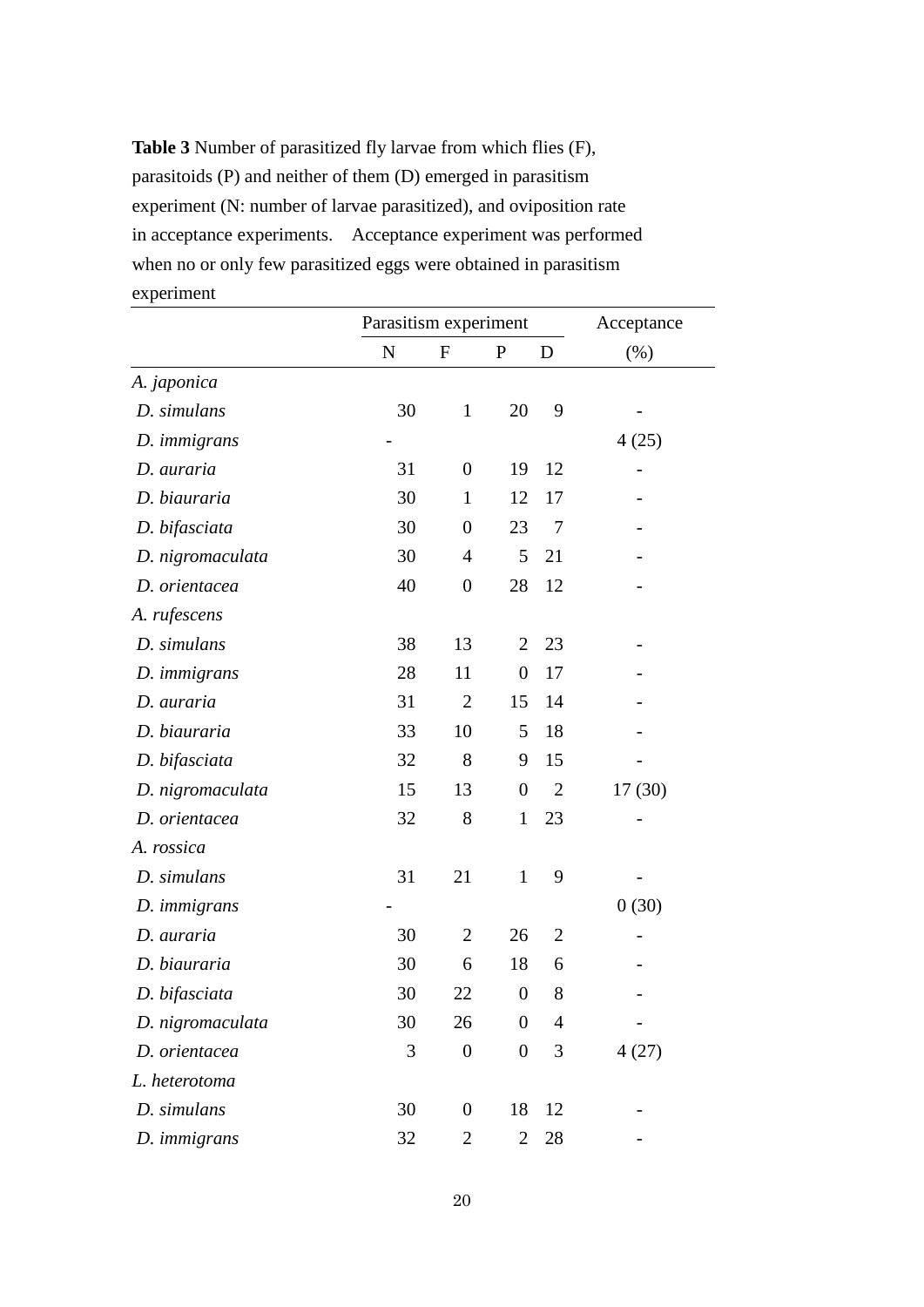| D. auraria       | 33 | 30             | 0                | 3     |        |
|------------------|----|----------------|------------------|-------|--------|
| D. biauraria     | 30 | 6              |                  | 5 21  |        |
| D. bifasciata    | 30 | 10             | 17               | 3     |        |
| D. nigromaculata | 32 | $\overline{0}$ | 20               | 12    |        |
| D. orientacea    | 40 | $\overline{0}$ | 15               | 25    |        |
| L. japonica      |    |                |                  |       |        |
| D. simulans      | 31 | 2              |                  | 16 12 |        |
| D. immigrans     | 30 | $\overline{2}$ | $\overline{0}$   | 28    |        |
| D. auraria       | 30 | 16             | $\mathbf{1}$     | 13    |        |
| D. biauraria     | 30 | $\overline{2}$ | 14               | 14    |        |
| D. bifasciata    | 30 | 25             | $\boldsymbol{0}$ | 5     |        |
| D. nigromaculata | 11 | $\overline{2}$ | $\overline{0}$   | 9     | 13(30) |
| D. orientacea    | 32 | 0              | 6                | 26    |        |

Numbers in parentheses indicate the number of larvae used in

experiment.